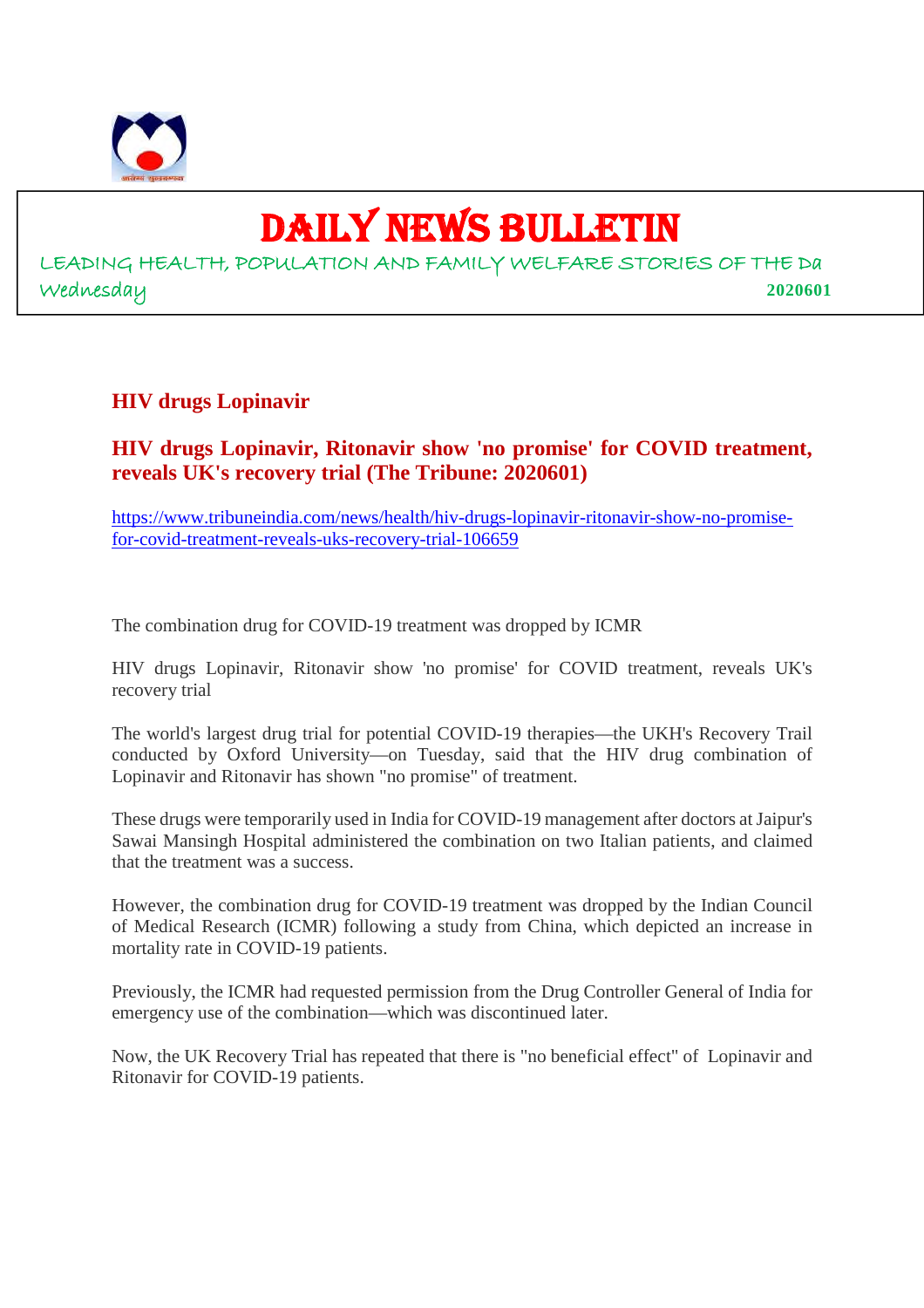"A total of 1,596 patients were randomised to Lopinavir-Ritonavir and compared to 3,376 patients randomised to usual care alone. Of these patients, 4 per cent required invasive mechanical ventilation when they entered the trial; 70 per cent required oxygen alone and 26 per cent required no respiratory intervention at all. There was no significant difference in endpoint 28-day mortality between the two groups. There was also no evidence of beneficial effects on the risk of progression to mechanical ventilation of length of hospital stay," said the UK researchers.

The study also ruled out any significant mortality benefit of Lopinavir and Ritonavir for COVID-19 patients.

#### **ID drugs**

#### **Scientists ID drugs that may block coronavirus from jumping to uninfected cells (The Tribune: 2020601)**

https://www.tribuneindia.com/news/health/scientists-id-drugs-that-may-block-coronavirusfrom-jumping-to-uninfected-cells-106152

Researchers have shown that the novel coronavirus hijacks proteins in its target cells, potentially causing them to form long, arm-like extensions to reach nearby cells and advance the infection, a finding that has led to the identification of clinically approved drugs that may disrupt the process.

The scientists, including those from EMBL's European Bioinformatics Institute (EMBL-EBI), and the University of California San Francisco (UCSF) in the US, noted that viruses, including the novel coronavirus SARS-CoV-2, take control of the machinery of host cells and manipulate it to produce new viral particles.

They said sometimes this hijacking interferes with the activity of the host's proteins and other important molecules such as enzymes, which change protein activity by making chemical modifications to its structure.

In the study, published on Sunday in the journal Cell, the scientists analysed all host and viral proteins that showed changes in an enzymatic process called phosphorylation after SARS-CoV-2 infection.

They explained that in phosphorylation there is an addition of a 'phosphoryl group' to a protein by a type of enzyme called a kinase, which plays a key role in the regulation of many cell processes, including cell-to-cell communication, cell growth, and cell death.

According to the researchers, by altering phosphorylation patterns in the host's proteins, a virus can potentially promote its own transmission to other cells and, eventually, other hosts.

They found that 12 per cent of the host proteins that interact with the virus were modified.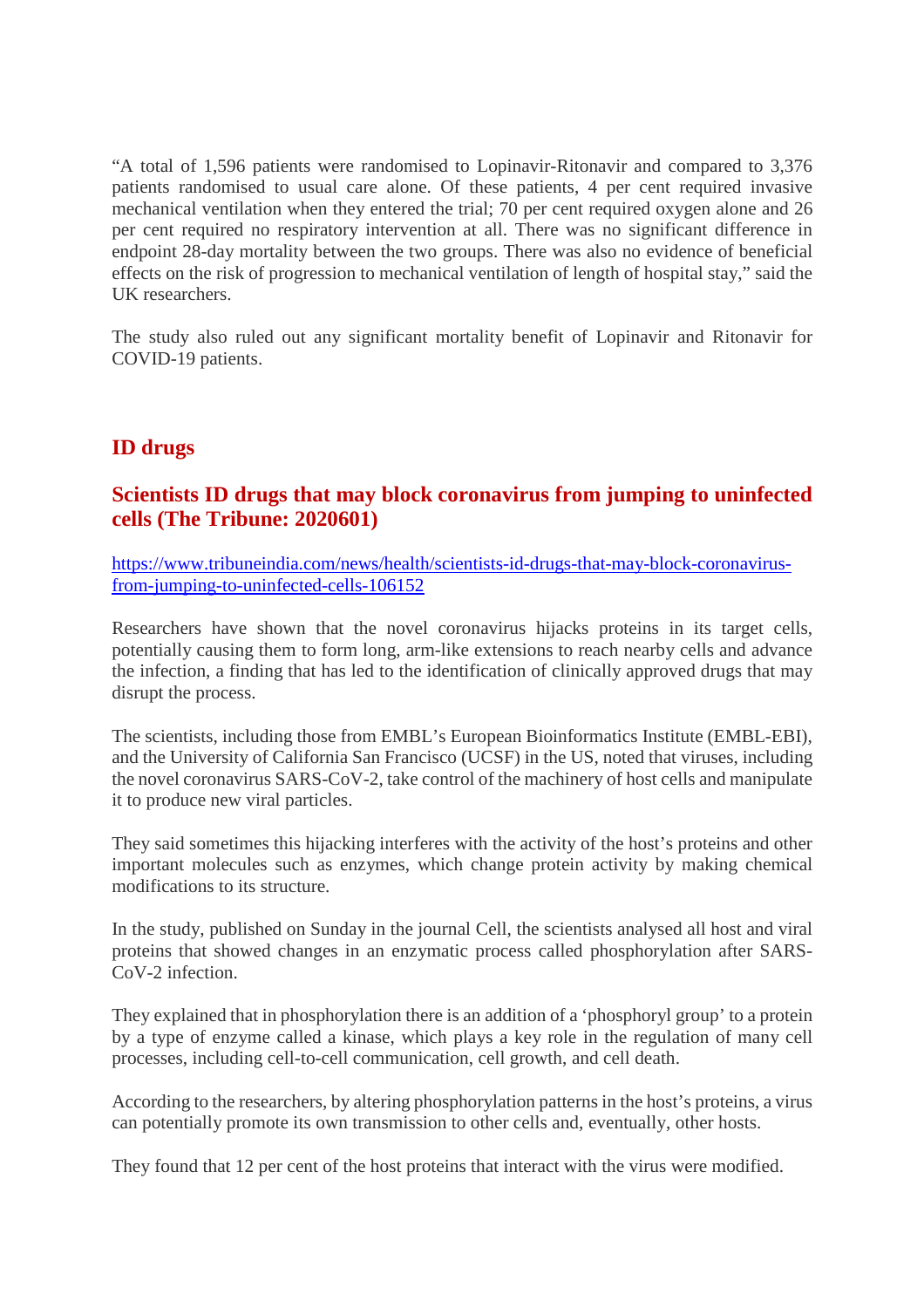The scientists also identified the kinases that are most likely to regulate these modifications, and suggested that these enzymes are potential targets for drugs to stop the activity of the virus and treat COVID-19.

"The virus prevents human cells from dividing, maintaining them at a particular point in the cell cycle. This provides the virus with a relatively stable and adequate environment to keep replicating," explained Pedro Beltrao, Group Leader at EMBL-EBI and study co-author.

One of the key findings from the study, according to the scientists, is that SARS-CoV-2 infected cells exhibit long, branched, arm-like extensions, or filopodia, which may help the virus reach nearby cells in the body and advance the infection.

However, the researchers said, further study is needed to validate these findings.

"The distinct visualisation of the extensive branching of the filopodia once again elucidates how understanding the biology of virus-host interaction can illuminate possible points of intervention in the disease," said Nevan Krogan, study co-author from UCSF.

In the study, the researchers also identified dozens of drugs approved by the US Food and Drug Administration (FDA) that target the kinases of interest.

They said seven of these compounds, primarily anticancer and inflammatory disease compounds, demonstrated potent antiviral activity in laboratory experiments.

"Our data-driven approach for drug discovery has identified a new set of drugs that have great potential to fight COVID-19, either by themselves or in combination with other drugs, and we are excited to see if they will help end this pandemic," Krogan said. PTI

# **INST synthesises compound**

# **INST synthesises compound for anti-cancer and anti-tumour applications (The Tribune: 2020601)**

https://www.tribuneindia.com/news/health/inst-synthesises-compound-for-anti-cancer-andanti-tumour-applications-106120

Scientists from the Institute of Nano Science and Technology (INST), Mohali, have synthesized a novel inorganic-organic hybrid compound that can inhibit breast, lung, and liver cancer cells, opening up new possibilities for metallodrugs. These are drugs that contain a metal as an active ingredient and are most commonly used as anti-cancer or anti-microbial agents.

A solid compound based on phosphomolybdate cluster, an inorganic salt belonging to the Polyoxometalates (POM) family, had been earlier identified to have anti-tumor potential. A team of INST scientists led by Dr Monika Singh and Dr Deepika Sharma has chalked out a mechanism by which the compound kills cancer cells.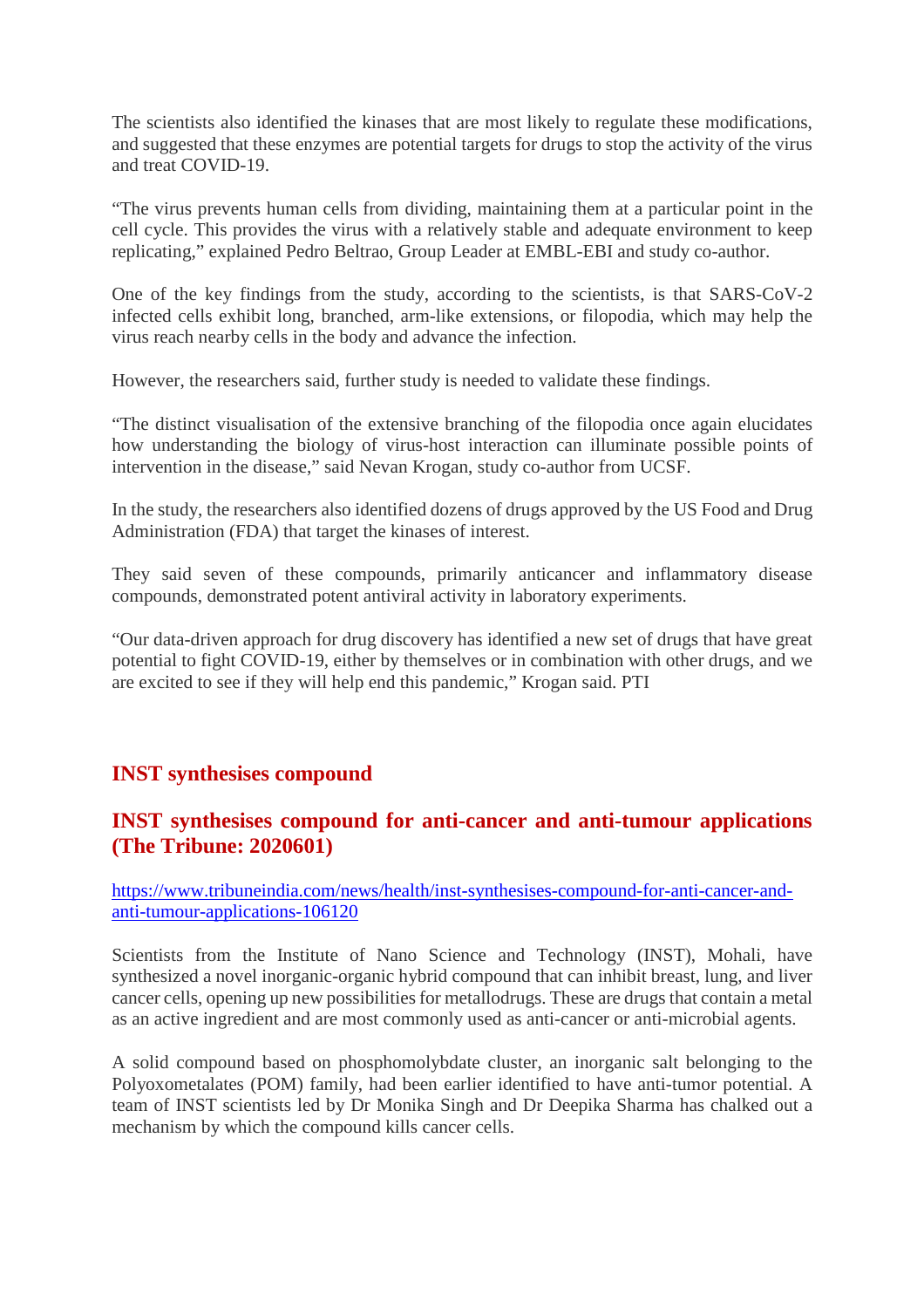POMs are an evolving class of inorganic metal oxides which over the last decade have established promising biological activities by the virtue of their great diversity in structures and properties.

In order to probe into the mechanism of how the cancer cells are attacked by the compound, the team synthesised it by hydro-thermal method. An aqueous mixture of sodium molybdate, phosphorus acid, and bipyridine was heated in an acetate buffer solution of pH 4 at 160 degrees Celsius for 72 hours.

The compound's cytotoxicity, or the quality of being toxic to cells, was determined on breast cancer, lung cancer and liver cancer cells by conventional colorometry. The observations were further compared with that of a routinely used chemotherapeutic agent.

The mechanism of cell death occurring in breast cancer, lung cancer and liver cancer cells were also evaluated and the effect of the synthesized materials on the cell division was determined.

The in vitro results showed that this hybrid solid is less toxic towards normal cells and its antitumor activity was also found to be comparable with that of a routinely used chemo-therapeutic agent.

POMs have evolved as a promising candidate for future metallodrugs for combating cancer. The compound synthesised by the INST, an autonomous institute of the Department of Science and Technology, could open new avenues for anti-tumor applications.

# **COVID-19**

# **Children more resilient against COVID-19: Lancet study (The Tribune: 2020601)**

https://www.tribuneindia.com/news/health/children-more-resilient-against-covid-19-lancetstudy-105723

The majority of children with COVID-19 in 26 countries fared well clinically compared to adults, according to a review of studies which assessed research published during the first four months of the pandemic.

Scientists, including those from The University of Texas in the US, performed the largest systematic review to date of children and young adults with COVID-19, assessing the clinical data of more than 7,500 individuals.

In the findings, published in the journal EClinicalMedicine, a journal of The Lancet, they said nearly a fifth of the pediatric population with COVID-19 did not exhibit any symptoms, and 21 per cent of the children exhibited patchy marks of tissue injury on lung X-rays.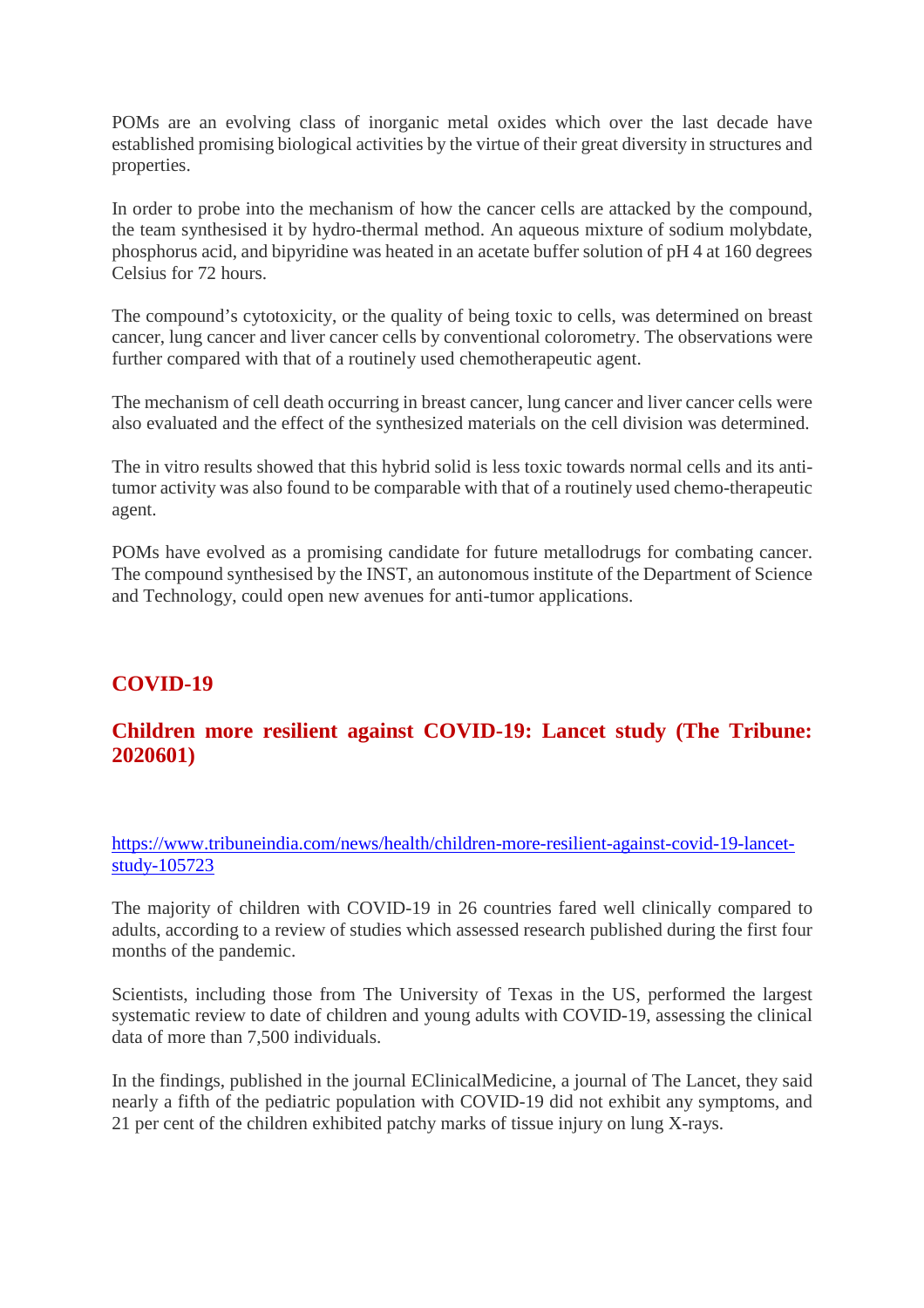The researchers said 5.6 per cent of the children assessed in the studies suffered from coinfections, such as flu, on top of COVID-19, and a little more than 3 per cent were admitted to intensive care units.

Seven deaths were reported, according to the review research.

"Our data is compiled from 131 studies and encompasses 7,780 patients who span the pediatric age spectrum," said study senior author Alvaro Moreira from UT.

The research reported the most common symptoms, quantified laboratory findings, and described X-ray scan characteristics of children with COVID-19.

"Furthermore, we summarise treatments that were administered and offer an initial glimpse of a handful of patients who met the US Centers for Disease Control and Prevention (CDC) criteria for multisystem inflammatory syndrome in children," Moreira said.

According to the study, the most frequent symptoms, similar to the adult population, were fever and cough—found in 59 and 56 per cent of the pediatric population, respectively.

In 233 individuals, the scientists said a past medical history was noted with 152 children in the group presenting with compromised immune systems, or had underlying respiratory or cardiac disease.

"Although we are hearing about severe forms of the disease in children, this is occurring in very rare circumstances," Moreira said.

Based on laboratory measures noted in the reviewed studies, the scientists said pediatric COVID-19 patients had abnormal levels of molecules signifying inflammation in the body like creatine kinase, interleukin-6, and procalcitonin.

According to the scientists, only a small number of patients met inclusion for multisystem inflammatory syndrome in children.

They said the disease condition in these children paralleled the extreme forms of COVID-19 seen in adults.

"Children with systemic inflammation had a significant decrease in the amount of lymphocytes in their blood," Moreira said.

COVID-positive children who didn't have the extreme form of the disease had 42 per cent of the immune cells called lymphocytes in their blood, versus 11 per cent in children with the multisystem syndrome, he added.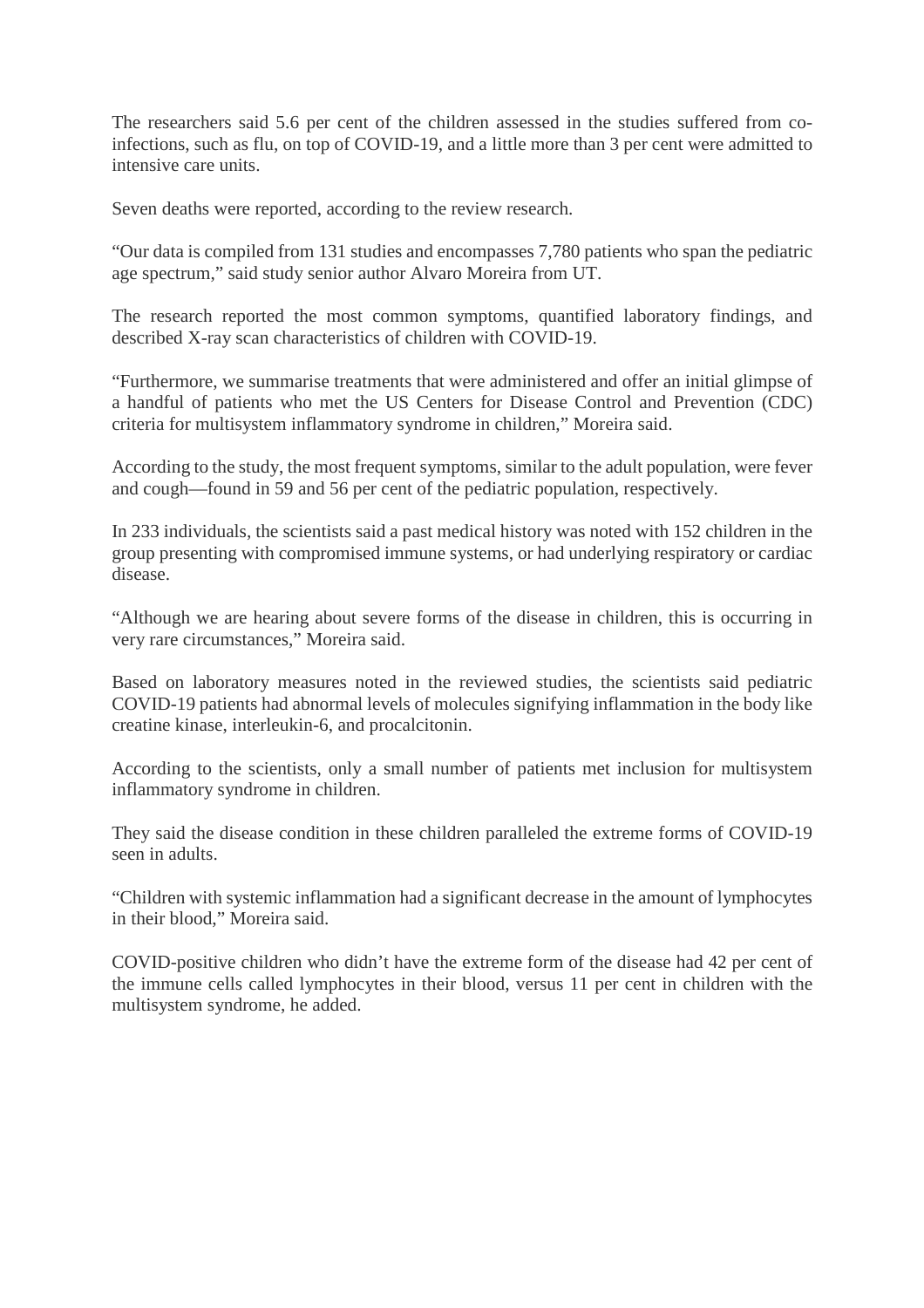The scientists said kidney failure was seen in nine pediatric patients, liver failure also in nine, and shock in 19.

They said mechanical ventilation was required by 42 patients.

While the review research provides evidence that children with COVID-19 have an overall better prognosis, the scientists said further studies are needed to confirm the findings, and "better understand which patients are at increased risk for developing severe inflammation and multi-organ failure." PTI

# **COVID-19 linked to increased risk of stroke: Study (The Tribune: 2020601)**

Patients infected with the novel coronavirus should undergo aggressive monitoring for the neurological condition

https://www.tribuneindia.com/news/health/covid-19-linked-to-increased-risk-of-stroke-study-105712



COVID-19 is significantly associated with an increased risk of strokes, according to a study which says patients infected with the novel coronavirus should undergo aggressive monitoring for the neurological condition.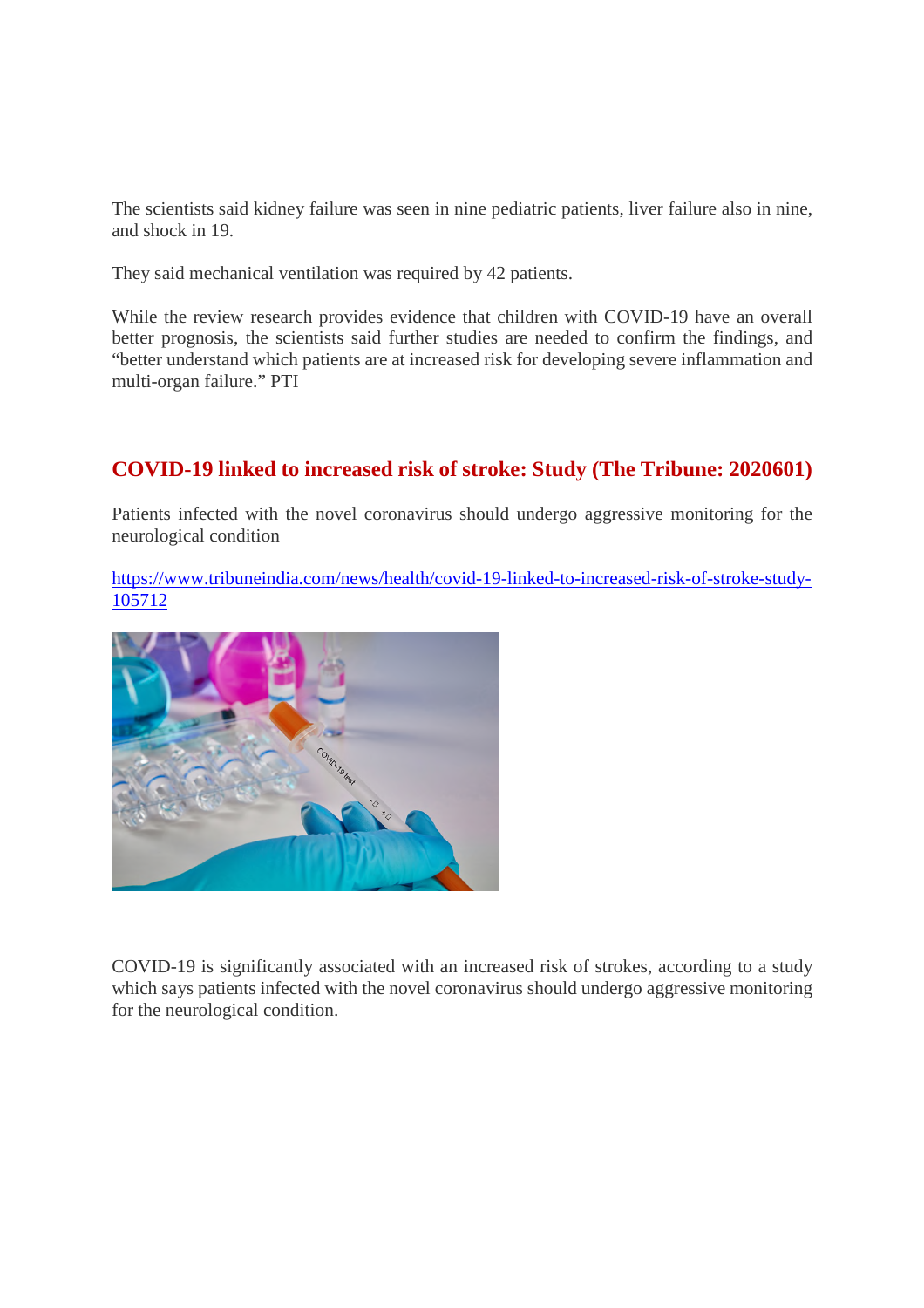According to the researchers, including those from the Icahn School of Medicine at Mount Sinai in the US, COVID-19 infection is a risk factor for acute strokes.

In the study, published in the American Journal of Neuroradiology, the scientists assessed patients presenting to six New York City hospitals for suspicion of stroke between March to April.

"We conducted a retrospective case-control study of 41 cases and 82 control subjects matched by age, sex, and risk factors," the scientists wrote in the study.

After adjusting for age, gender, and risk factors, the scientists found that COVID-19 infection had a significant independent association with acute ischemic stroke—caused by a clot that blocks a blood vessel in the brain.

Comparing the group of patients with stroke versus non-stroke, they showed significantly elevated number of patients with COVID-19 infection among the stroke group after accounting for other known common stroke risk factors.

The researchers believe that patients with COVID-19 should be evaluated early for acute neurological changes.

"This is the first major peer reviewed study to show that COVID-19 infection is a risk factor for acute strokes," Puneet Belani, study co-author from Mount Sinai Hospital.

"Patients with COVID-19 should be evaluated early for acute neurological changes, and timely workup should be performed in patients suspected to have stroke to reduce morbidity and mortality," Belani said.

Citing the limitations of the study, the scientists said the study involved only 41 patients diagnosed with COVID-19, adding that further studies involving a larger population may help validate the findings.

"Future endeavors may assess whether this relationship holds true in a larger population and with the pathophysiologic mechanisms inherent in COVID-19 that drive this association," they wrote in the study. —PTI

#### **'Immune cells**

# **'Immune cells involved in protection against COVID-19 identified'(The Tribune: 2020601)**

T cells may be cross-reacting to the novel coronavirus

https://www.tribuneindia.com/news/health/immune-cells-involved-in-protection-againstcovid-19-identified-105252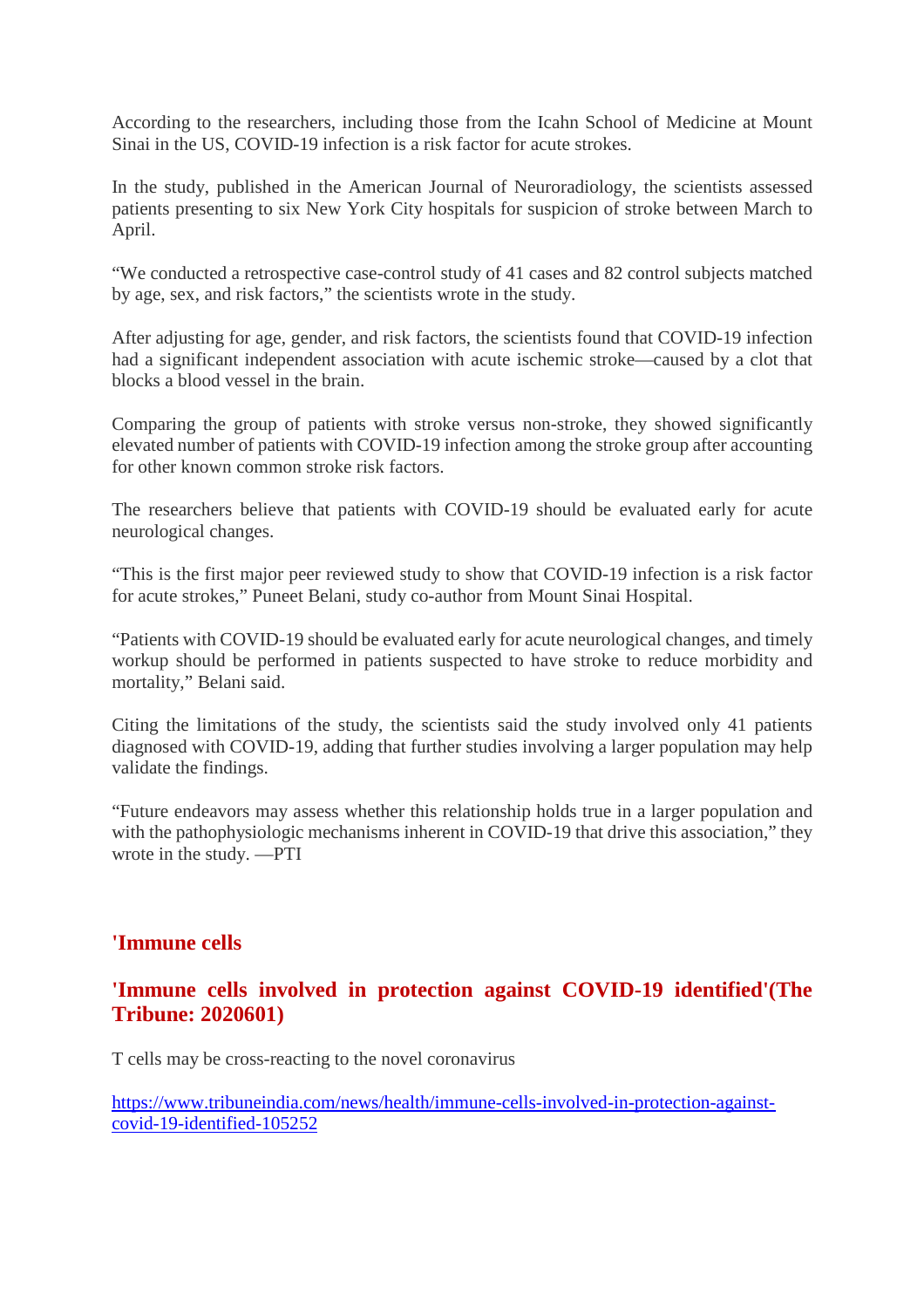Patients suffering from severe respiratory symptoms due to the novel coronavirus infection can rapidly generate an immune response in the form of virus-attacking T cells, suggests a new study which may lead to new vaccine development strategies against COVID-19.

The study, published in the journal Science Immunology, assessed T cells from 10 COVID-19 patients under intensive care treatment.

According to the researchers, including those from the University of California in the US, two out of 10 healthy individuals without prior exposure to the virus also harbored SARS-CoV-2 reactive T cells.

Based on this observation, they said these T cells may be cross-reacting to the novel coronavirus, SARS-CoV-2, due to past infection with related coronaviruses that cause common cold symptoms.

The findings, according to the researchers, address the poorly understood question of whether SARS-CoV-2-specific T cell responses vary in patients over time depending on disease severity.

They said the study may help understand whether patients with more severe symptoms can generate protective virus-specific T cells at all, and offer clues regarding the cells responsible for excessive immune responses which has led to the deaths of many COVID-19 patients.

In the research, scientists, including Daniela Weiskopf from the La Jolla Institute for Immunology in the US, extracted blood cells from 10 patients at weekly intervals starting soon after they were admitted to the ICU for COVID-19.

They exposed these cells to "megapools" of known SARS-CoV-2 protein components in a technique meant to capture a large fraction of total viral-reactive T cells.

The researchers found that SARS-CoV-2-specific CD4+ helper T cells were active in all 10 patients, and CD8+ "killer" T cells were present in 8 out of 10 patients.

They also characterised the cells' production of specific inflammation-triggering cell-cell signalling molecules called cytokines.

According to the scientists, the strongest responses were directed to the virus' spike (S) surface protein, supporting prior work that has pointed to this protein as a promising target to induce virus-specific T cells.

On screening all patients at 0, 7, and 14 days after inclusion in the study revealed that SARS-CoV-2-specific T cells were present relatively early during the course of infection, and increased in these patients over time.

Using the same T cell stimulation technique in age-matched healthy controls, the researchers found SARS-CoV-2-reactive T cells in 2 out of the 10 individuals.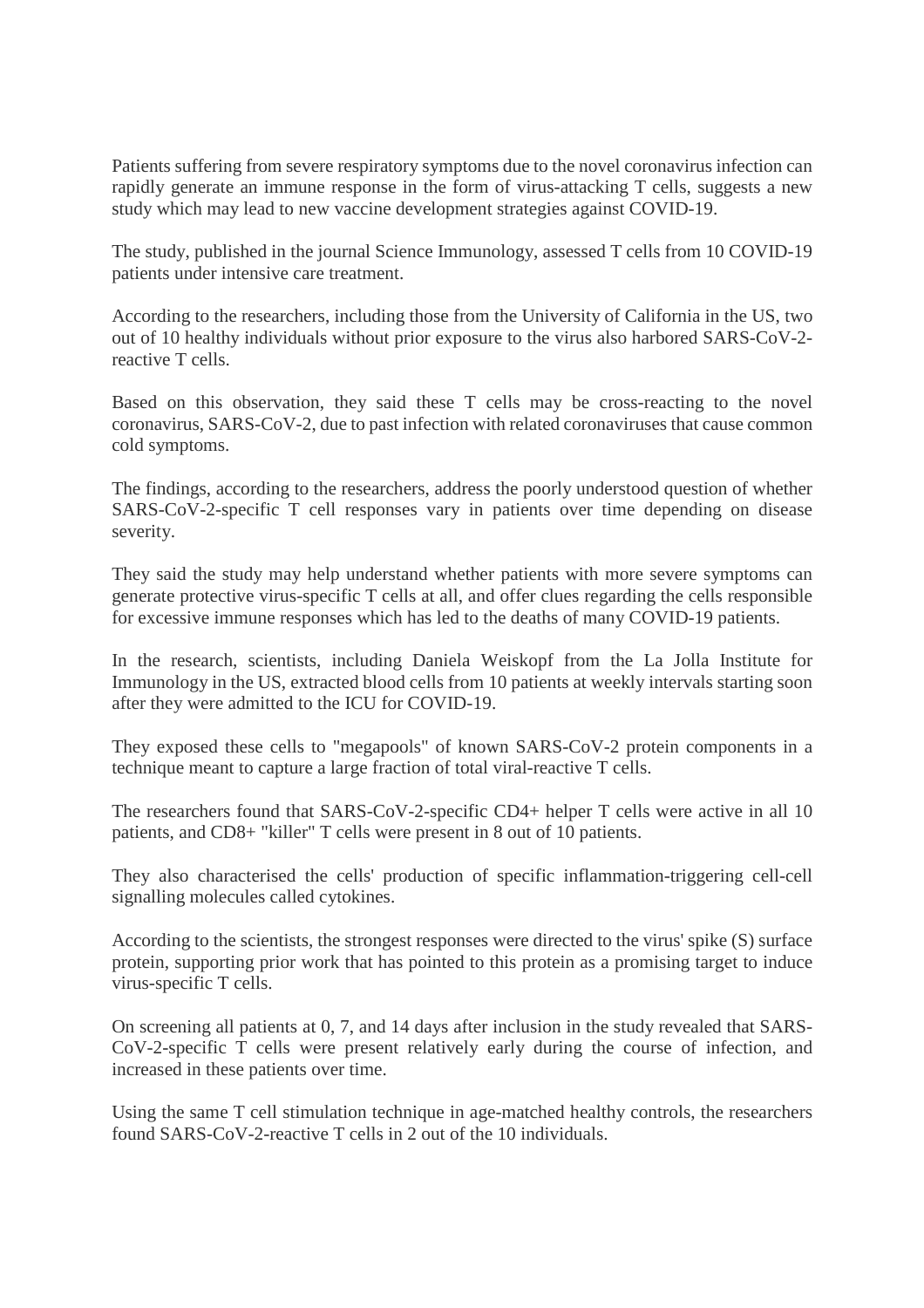They believe a future study of how pre-existing SARS-CoV-2-specific T cells in healthy controls correlate to protection against COVID-19 can help shed more light on the disease and "and also inform vaccine design and evaluation." PTI

# **Common childhood vaccine**

# **Common childhood vaccine might prevent severe complications of COVID-19(The Tribune: 2020601)**

https://www.tribuneindia.com/news/health/common-childhood-vaccine-might-preventsevere-complications-of-covid-19-105264

Common childhood vaccine might prevent severe complications of COVID-19

Vaccines such as those used against measles may prevent severe lung inflammation associated with COVID-19, according to a study which may lead to a new strategy to protect the vulnerable from the pandemic.

The research, published in the journal mBio, suggested that live attenuated vaccines which contain weakened pathogens can activate immune cells to train the white blood cells of the immune system to mount a more effective defense against unrelated infections.

Researchers, including those from the Louisiana State University (LSU) in the US, showed in lab experiments that vaccination with a live attenuated fungal strain generated trained innate protection against blood poisoning (sepsis) caused by a combination of disease-causing fungi and bacteria.

According to the scientists, the protection from an unrelated live attenuated vaccine is produced by long-lived immune cells which were previously reported to inhibit septic inflammation and mortality in several experimental models.

They said a live attenuated MMR (measles, mumps, rubella) vaccine concept is not suggested to be directed against COVID-19, but may act as an immune preventive measure against the severe symptoms of COVID-19.

Vaccination with MMR in immunocompetent individuals, according to the scientists, has no contraindications and may be especially effective for health care workers who can easily be exposed to COVID-19.

"The use of childhood live attenuated vaccines such as MMR given to adults to induce bystander cells that can dampen or reduce severe complications associated with COVID-19 infection is a low risk -- high reward preventive measure during a critical period of the pandemic," said Paul Fidel, study co-author from LSU.

Fidel said the bystander cells are long-lived but not life-long.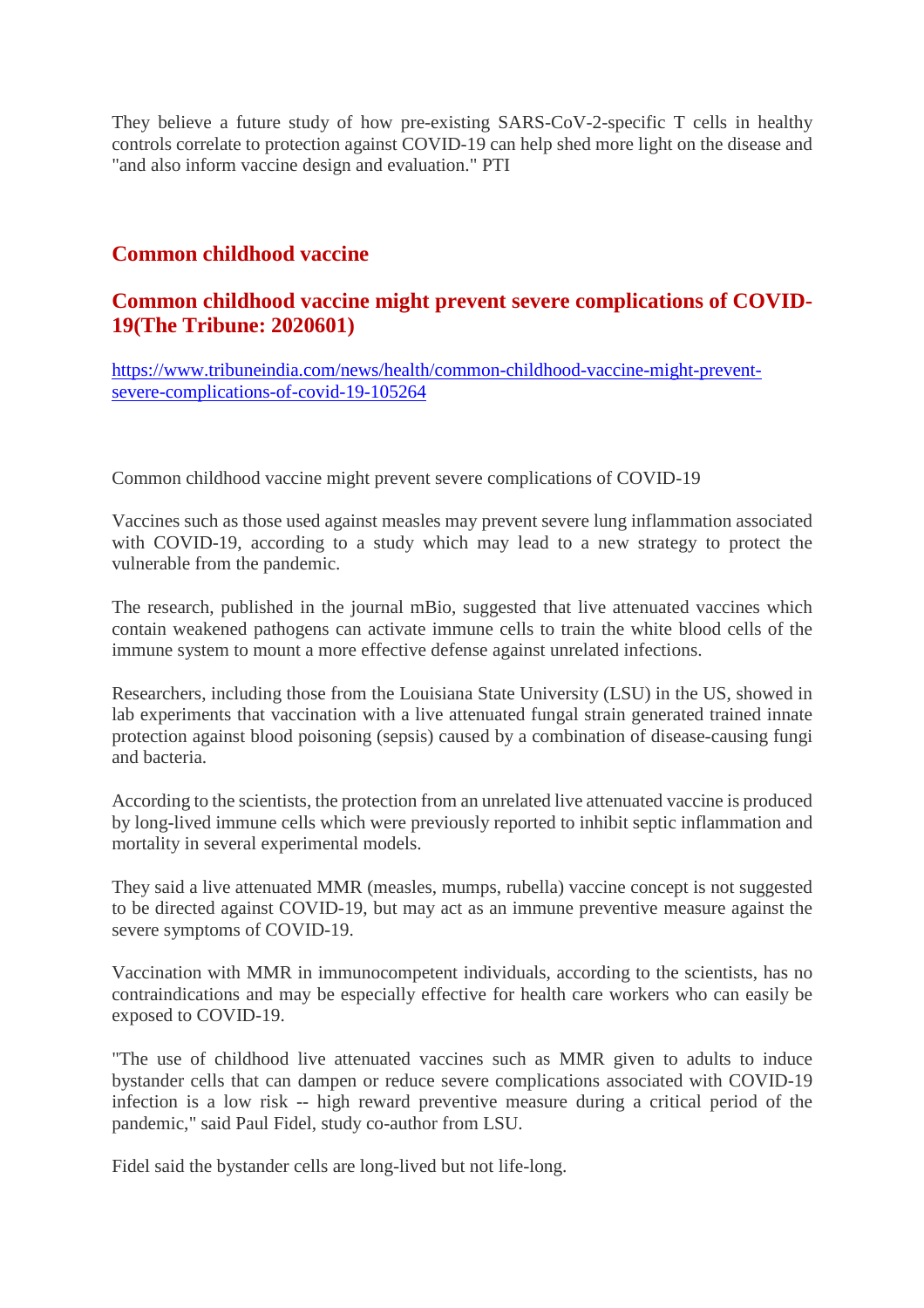"Anyone who had an MMR vaccination as a child, while likely to still have immune antibodies directed against measles, mumps, or rubella, will not likely still have the immune cells directed against sepsis," he added.

According to Fidel, it could be important to get the MMR vaccination as an adult to protect better against COVID-19-related sepsis.

He said clinical trials and animal model studies could be initiated to test the hypothesis that the MMR vaccine given to adults induces the bystander cells that we propose can inhibit the severe lung inflammation/sepsis associated with COVID-19.

Meanwhile, the scientists suggested that adults working in high-risk settings who are not immunocompromised, pregnant, or allergic to vaccinations, get an MMR vaccine.

"If we're correct, an MMR-vaccinated person may suffer less if infected with COVID-19. If we're wrong, the person has better immunity to measles, mumps, and rubella. A sort of no harm no foul action," Fidel said. PTI

#### **Vaccine alliance**

# **Vaccine alliance finds manufacturing capacity for 4 billion doses of coronavirus vaccines (The Tribune: 2020601)**

https://www.tribuneindia.com/news/health/vaccine-alliance-finds-manufacturing-capacityfor-4-billion-doses-of-coronavirus-vaccines-104337

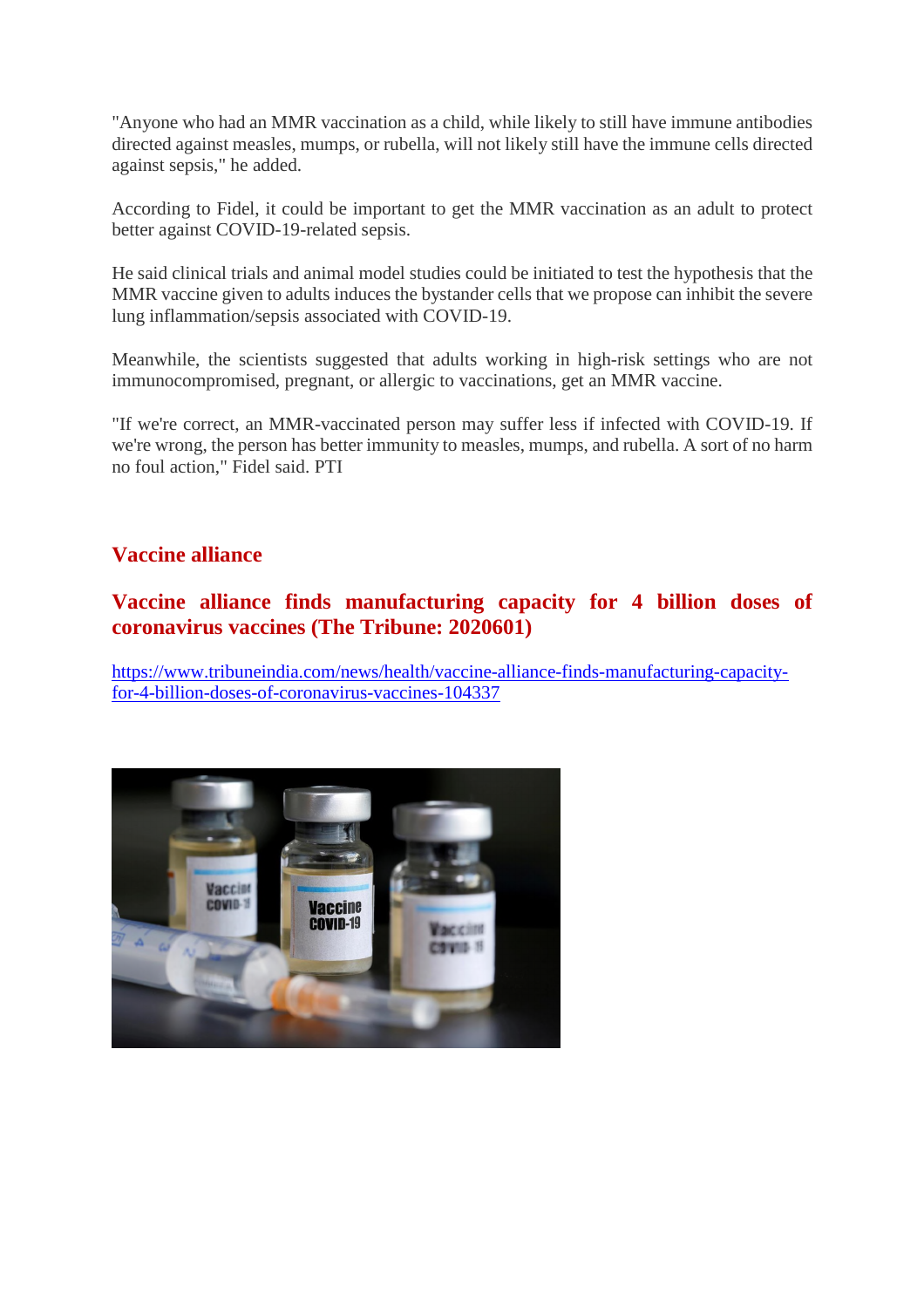An influential foundation focused on preparation and response to epidemics that is backing nine potential coronavirus vaccines has identified manufacturers with capacity to produce four billion doses a year, the group's top manufacturing expert told Reuters.

The Coalition for Epidemic Preparedness Innovation (CEPI) plans to have two or three manufacturing plants for each vaccine, James Robinson, a longtime biopharma executive leading CEPI'S vast manufacturing push, said in an interview.

"Right now, we know we can do the two billion doses that we have as our kind of our minimum target" by the end of 2021, he said.

The group is planning for eight to 10 regional distribution sites "so that we don't have to make everything centrally and try and ship it around the world," he said.

Even with no existing approved vaccines, CEPI is already getting manufacturing and supply chains lined up in a quest to ensure coronavirus vaccines are distributed equitably around the globe.

The Oslo, Norway-based group is backed by 14 governments, the Bill and Melinda Gates Foundation, and Britain's Wellcome Trust.

CEPI has deployed up to \$829 million so far in the search for a COVID-19 vaccine through partnerships with nine developers, with the hope that at least some will be successful.

They are Inovio Pharmaceuticals Inc (INO.O), the University of Queensland with CSL Ltd (CSL.AX), CureVac, Moderna Inc (MRNA.O) with U.S. government backing, Novavax Inc (NVAX.O), the University of Oxford with AstraZeneca (AZN.L), Clover Biopharmaceuticals, the University of Hong Kong, and a consortium led by Institut Pasteur and including the University of Pittsburgh and Themis Bioscience, which was recently purchased by Merck & Co (MRK.N).

Robinson said CEPI has taken initial steps toward securing manufacturing capacity with more than 200 biopharma or sterile vaccine production companies.

"Most people don't believe that four billion is possible. I do," he said.

Robinson, a manufacturing consultant who has worked at some of the world's biggest vaccine companies including Sanofi (SASY.PA) and Merck, said his group has done "matchmaking" based on manufacturers' capabilities and the specific needs of the various vaccines.

Effective vaccines are seen as critical to stopping a pandemic that has infected more than 9.3 million people and killed nearly 480,000 globally with little sign of letting up.

CEPI is taking care to ensure that the work to produce a vaccine to prevent COVID-19 does not sideline other critical vaccines. That has been a particular concern in less developed countries, Robinson said.

'All has to built from scratch'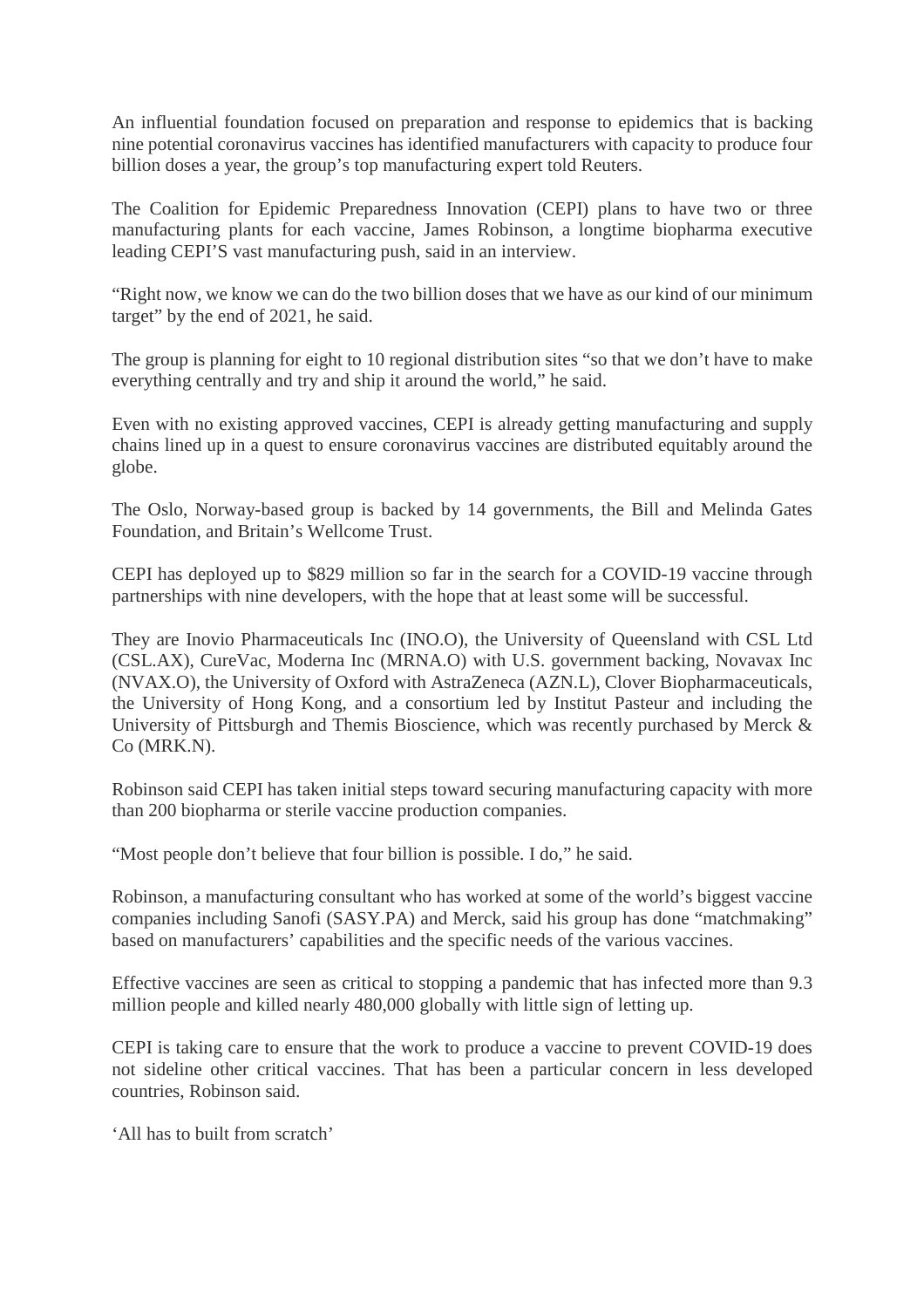Manufacturing capacity has been easier to locate for vaccine candidates that employ traditional technology. But three of the candidates CEPI is backing involve more complex mRNA- or DNA-based technology.

Since there has never been a licensed vaccine using those approaches, no network of contract manufactrers exists to support high-volume production, Robinson said.

"The capacity just isn't there and it all has to be built from scratch," he said.

Access to medical glass is another known bottleneck. To overcome it, CEPI has purchased enough glass vials for two billion doses and is considering purchasing more.

"We don't want vials to be the reason we don't have enough vaccine," he said.

CEPI is keeping packaging products it chooses uniform, so it can fill vials and finish packaging for any of the vaccines, rather than tailoring them to individual products.

They have done the same with rubber stoppers that seal the vials and aluminum flip caps to cover them.

"Some companies are choosing not to use our network ... and they're also purchasing their own vials," Robinson said. That will allow more capacity for smaller biotechs and university labs that do not have sophisticated supply chains.

One other massive challenge facing CEPI is the need to work with dozens, if not scores, of regulators globally.

"Each regulatory agency could ask for something different, so our job is a bit more complex," Robinson said.

A CEPI regulatory working group has been looking into ways to try to standardize requirements to the extent possible, Robinson said. "But then each of the countries that receive the vaccine also need to license it." — Reuters

# **Heart disease, high BP**

# **Heart disease, high BP linked to recovered Covid-19 patients testing positive again: Study (The Tribune: 2020601)**

https://www.tribuneindia.com/news/health/heart-disease-high-bp-linked-to-recovered-covid-19-patients-testing-positive-again-study-103820

Coexisting medical conditions like heart disease and hypertension may lead to fully recovered COVID-19 patients testing positive for the viral infection again, according to a study which says most such patients with re-positive outcomes "tended to return negative eventually." Researchers from Huazhong University of Science and Technology in China assessed data on 938 COVID-19 patients from the country's Wuhan Union Hospital.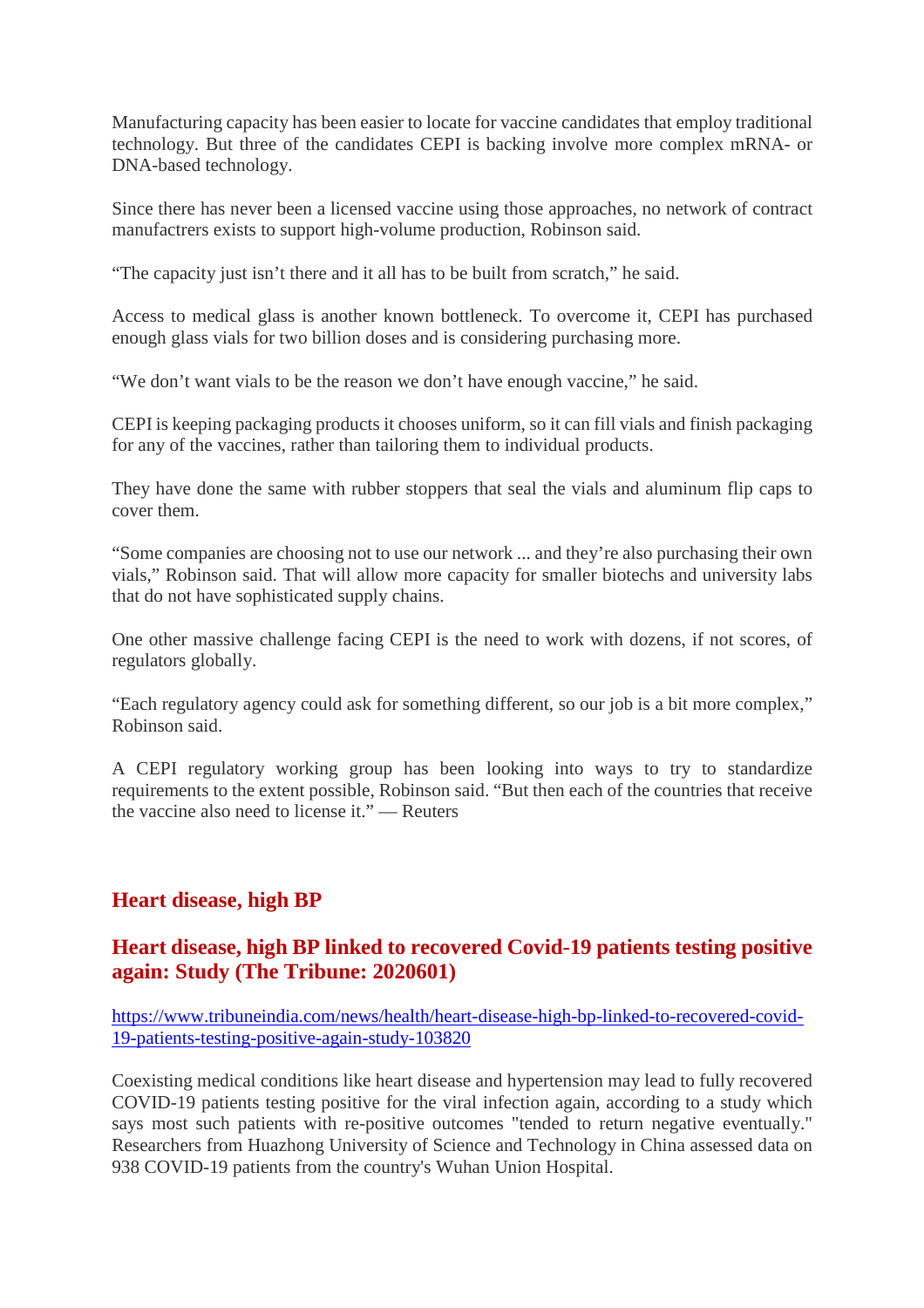They obtained information about residual symptoms in these patients, and the results of follow up tests for viral genetic material in their body after they were discharged.

In the study, which is yet to be published, the scientists evaluated the relationship of clinical characteristics, and reappeared positive viral RNA test results in the patients over a follow-up period of at least 44 days.

According to the findings, published in the preprint repository medRxiv, a total of 58 (6.2 per cent) of the 938 patients had reappeared positive viral RNA test results, while 880 remained negative.

The scientists found a link between co-morbid conditions like heart disease and hypertension among patients over 50 years old, and their chances of testing positive again during the followup period.

"Among patients over the age of 50, the factors we found to be associated with re-positive results were coronary artery disease, and hypertension," they wrote in the study.

The scientists said 54 (93.1%) of the re-positive (RP) patients turned negative again, while two patients remained positive, and two were lost to the second follow-up.

"Despite that mechanisms underlying re-positive outcome remain unclear, the possibility of secondary infection is small because these RP patients caused no infection after discharge, and most of them returned negative again with an alleviation in symptoms," the study noted.

According to the scientists, some patients may still carry SARS-CoV-2 deep in the lungs after recovery, which cannot be detected by conventional nucleic acid test for the upper respiratory tract.

They said these patients may still carry low counts of SARS-CoV-2 at discharge, which combined with their impaired immunity due to comorbidities, may result in a fluctuation in the quantity of the virus in their body.

Under such conditions, the researchers believe a re-positive state may arise several days later.

Citing the limitations of the study, the researchers noted that the short duration of follow-up "makes it hard to determine clinical ends of re-positive patients." "It is uncertain whether they will remain negative or turn positive again," the scientists noted in the study.

The researchers highlighted the importance of following up recovered COVID-19 patients since two consecutive negative tests at discharge may not necessarily be conclusive of complete clearance of the virus from the body. — PTI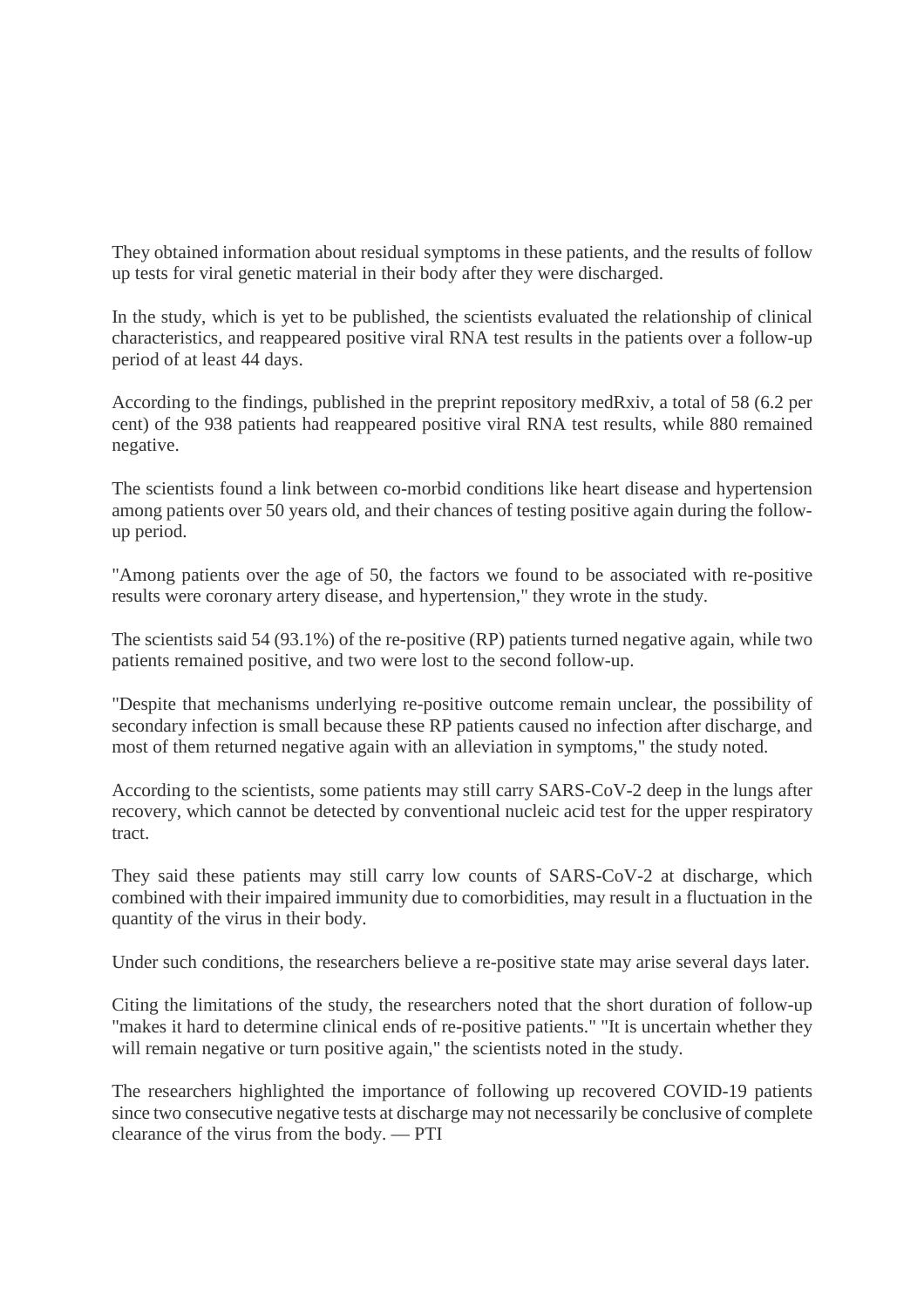# **Health Care Services**

# **Migrants who stayed back helping shape Delhi's biggest Covid facilityBIG EFFORT: Scores of construction workers from other states build 10,000-bed centre in Chhatarpur (Hindustan Times: 2020601)**

https://epaper.hindustantimes.com/Home/ArticleView



About 250 workers were assigned

the task to load heavy air-conditioners on to the iron frames at the Covid-19 facility at the Radha Soami Satsang Beas. ht photo

#### **Shiv Sunny**

shiv.sunny@hindustantimes.com

New Delhi : Attempting to catch a quick nap amid a hectic schedule, Ishtiyak Ali is perched atop a large seven-ton air-conditioner, about 25 feet above the ground, at the Radha Soami Satsang Beas in south Delhi's Chhatarpur, which is being prepared to serve as a 10,000-bed temporary Covid-19 hospital.

His break will not last long. Hired by a private firm to set up air-conditioners at this facility, 26-year-old Ali will be back to work in less than 30 minutes.

"I have been working my regular shift from 8am to 6pm as well as overtime until 1am. It will help complete the work quicker and I'll receive some extra overtime pay," Ali from Mau district in Uttar Pradesh, said.

Unlike many migrants who left for their hometowns during the lockdown, Ali and scores like him chose to stay back. They see the work at the facility as an opportunity to earn after a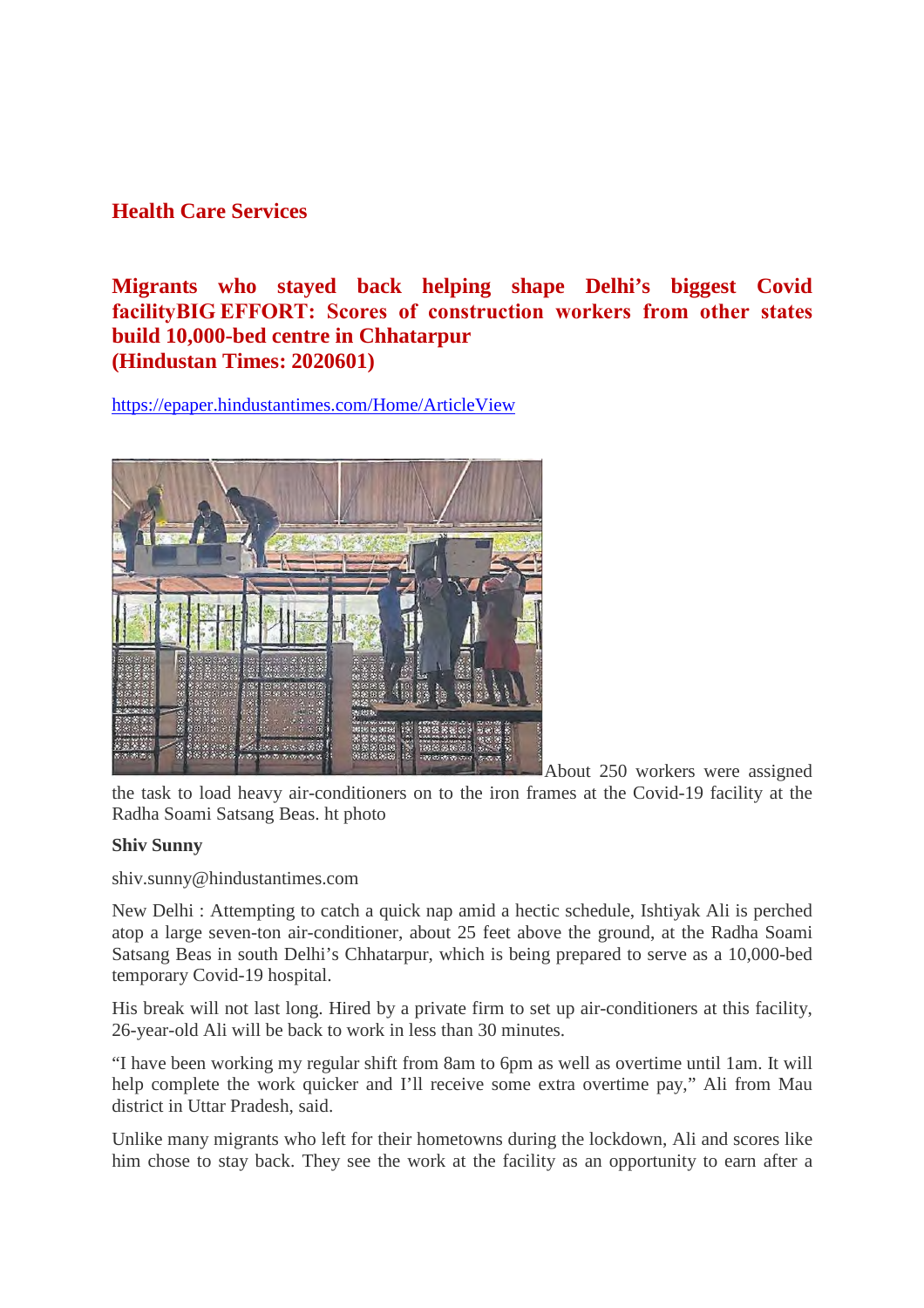prolonged period of unemployment as well as a chance to contribute to the country during a pandemic.

#### **OVER 900 WORKERS**

BM Mishra, district magistrate of the south district, said over 900 workers from different departments and organisations have been working in shifts since June 14 to prepare the facility wherein 2,000 beds have already been readied to take in Covid-19 patients.

"These include about 250 people fixing air-conditioners, 100 making the beds, 200 handling the electricity works, 100 from MTNL and another 125 from SDMC and NDMC," Mishra said, while overseeing the work on a hot and humid Monday afternoon.

Several of these departments have outsourced the work to small firms who have hired workers. Apart from these, there are about 700 'sewadars' (volunteers) from the satsang.

But these workers were difficult to find. Sandeep Panwar, whose firm is one among several installing 18,000 tons of air-conditioners here, said that the unavailability of labourers has forced him to task his employees to find them. "Most of the workers you see around are new labourers. My employees are visiting labour chowks across the city to scout for them," Panwar said.

And when these workers see the nature of the job, some of them leave, Panwar said. "It is a tough task to load the heavy ACs on the iron frames. Not everyone is willing to do this task in this heat."

#### **EXTRA PAY IN TOUGH TIMES**

Vikas Kumar, a 40-year-old labourer who took up this job, acknowledged that it is a laborious task, but he needs the money. "I was unemployed for a lengthy period during the lockdown. Now if I am getting paid ₹500 for a regular shift, I'll take up any work for my family," Kumar said after loading an AC.

An overtime allowance of ₹200-₹300 also keeps Kumar and his colleagues working hard.

Nandini Maharaj, the assistant collector of the south district, said that work on the ground began on June 14, the same day that she and the other officers began conceptualising the task.

"We have been working here till 2am and so have many labourers. It wouldn't have been possible to finish such a task if not for the contribution of these workers. We have ensured that they have a decent place to stay and timely meals," Maharaj said.

On Monday afternoon, some workers went about fixing cardboard beds, others loaded large , heavy ACs on iron frames while some flattened the mud floors even as a few took quick breaks.

Nearby, a group of 50 workers used cardboard sheets to set up beds. Over the last seven days, they readied 5,000 beds, Rajesh Ranjan, the project head of Sleepwell, a private firm that donated 10,000 bedding sets to this facility, said.

#### **'CONTRIBUTING IN A PANDEMIC'**

Rajan Bargujar, one of the workers here, said he and most of his colleagues had been unemployed for three months. "We are being given minimum wage and promised a bonus, but it is the sense of working for the country that keeps us working here despite the threat of infection," Bargujar said.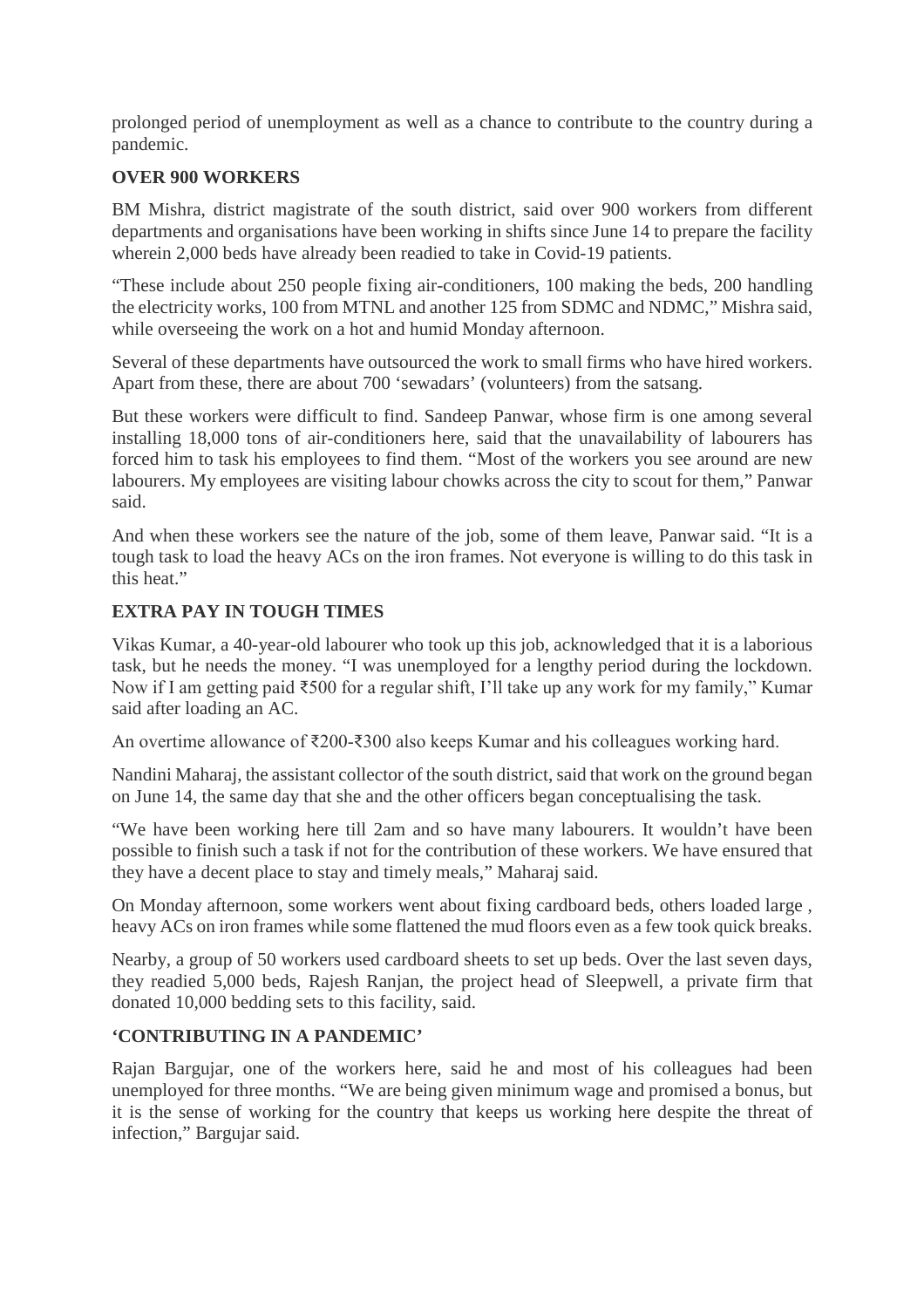Vijay Kumar Yadav, an electrician who is visually challenged in one eye, chose not to go back to his village in Bihar hoping he would find work when the lockdown was lifted. He said that after being disappointed in the initial days when lockdown restrictions were lifted, he found work at this facility that is paying him a little more than what he earned earlier.

"I made about ₹600 a day earlier. For this work, I am getting paid ₹900. It is as if someone has lent me a helping hand," Yadav, who is done fixing charging points under each of the 2,000 ready beds, said.

But more than the money, Yadav said he has been enjoying the satisfaction of "serving the country".

"I have worked for over two decades, but work has never this voluminous and hectic. It feels like work is going on at a war footing and I am fighting a battle for my country," said 42-yearold Yadav.

Yadav knows that soon patients infected with Covid-19 will begin occupying the 2,000 ready beds, but he and his colleagues say they aren't concerned, even though they must continue readying other sections at the same facility. "I am in no hurry to leave from here. What would happen if doctors began leaving this place if I got infected and hospitalised," said Yadav's colleague Sanjay Tiwari.

But the fear of having to work near patients is also what is keeping some workers toiling harder than usual.

One among them is Mohammad Ahmed, a labourer hired to level the mud floor—which will eventually be covered with vinyl sheets.

"My colleagues and I are working harder to finish the work in the next couple of days. It won't be safe once patients start coming in," Ahmed, who belongs to Saharsa in Bihar, but didn't find an opportunity to return to his village, said.

# **Coronavirus (The Asian Age: 2020601)**

http://onlineepaper.asianage.com/articledetailpage.aspx?id=14961806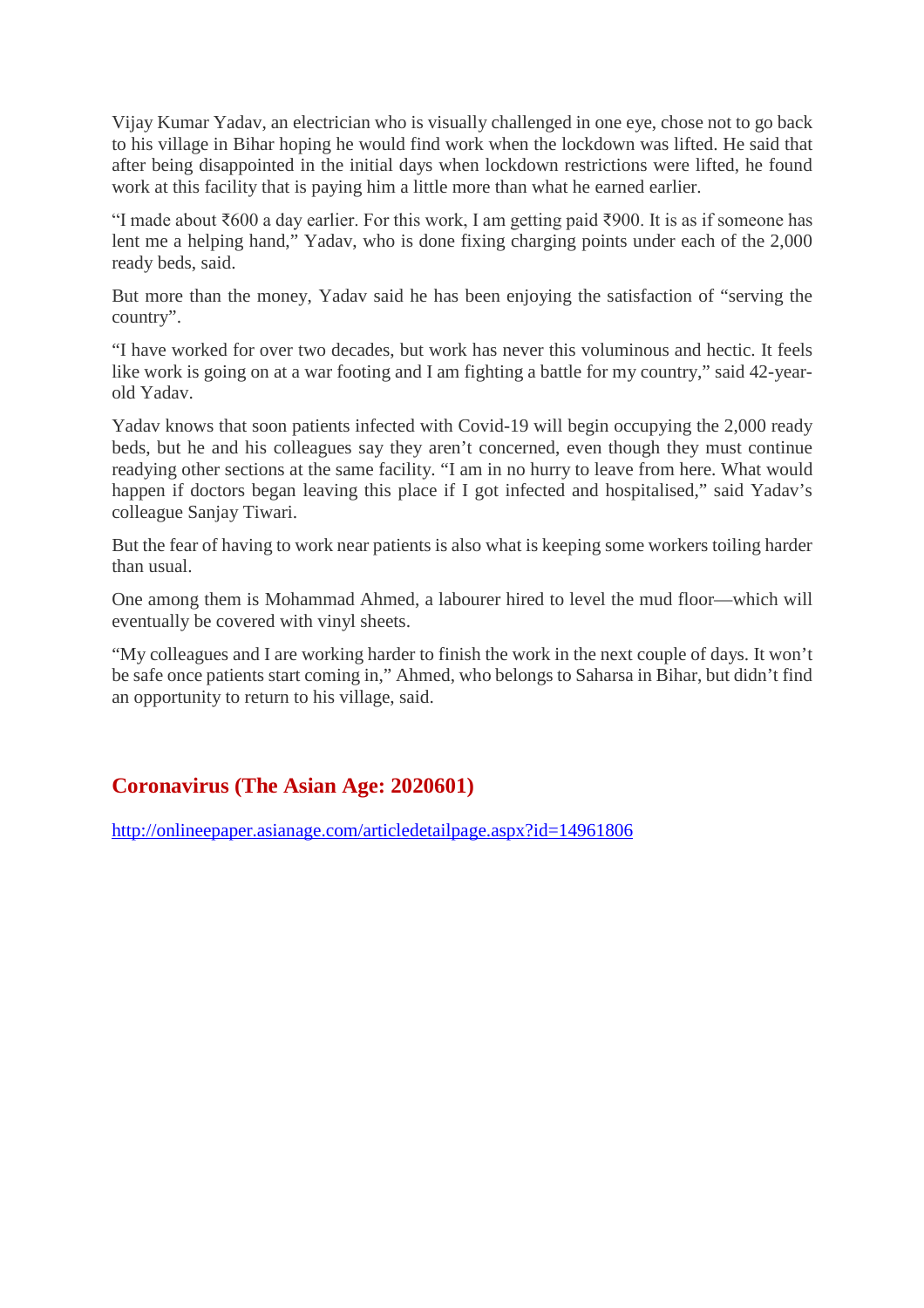# ■ 64,000 cases added to coronavirus tally in June At 66.03%, city recovery rate higher than national average

**AGE CORRESPONDENT** NEW DELHI, JUNE 30

The coronavirus recovery rate in the national capital reached 66.03 per cent on June 29 as against the national rate of 58.67 per cent, according to official figures.

As per the Delhi health department, 2199 fresh Covid cases were reported in the city in the last 24ours, taking the total case count to 87,369 and 62 deaths were also reported. The total number of The death toll due to the Covid is 2.742

In June, the national capital added over 64,000 fresh cases to its tally, while over 47,357 patients recovered, were discharged or migrated.

Delhi's recovery rate breached the 50 per cent mark on June 20, after<br>hovering below it for almost a month.

At a time when Delhi eclipsed Mumbai's COVID-19 tally, the national capital's recovery rate also gradually increased. On June 19, Delhi's recovery rate was 44.37 per cent. while it climbed to 55.14 per cent the next day.

Since then, the recovery



Labourers work to convert Commonwealth Games Village into a dedicated Covid centre in New Delhi on,  $-PTI$ Tuesday.

rate has been on an upward spiral even on days when the case tally breached the 3,000-mark. On June 23, when Delhi<br>reported the highest single-day spike of 3,947 cases, the recovery rate was 59.02 per cent.

On June 24, the recovery rate witnessed a slight decrease to 58.86 per cent only to climb to 60.67 per cent the next day. Since then, the recovery rate has stayed above 60 per cent.

On June 26, the total number of cases recorded was 77,240 while the number of recovered cases was 47,091 with the recovery rate being 60.96 per cent.

The next day, the cases breached the 80,000 mark with the recovery rate also witnessing slight  $\mathbf{a}$ increase to 61.48 per cent and subsequently climbing to 66.03 per cent on June 29.

Between June 15 and June 29, total 40,012 patients recovered with 7.725 patients alone recovering on June 20. During this time, Delhi<br>added 44,015 cases to its tally of cases. Delhi's<br>recovery rate increased to 42.69 per cent on June

18, after staving below the 40 per cent-mark for 13 days, according to official figures.

This is the first time in two weeks that the recovery rate had crossed the 40 per cent-mark, amid a surge in infections.

Amid a surge in the cases, the national capital has ramped up testing and is also in the middle of conducting a serological survey to assess the<br>spread of infection in the population.

Meanwhile, The Delhi<br>government has set the ball rolling to establish the first-of-its-kind "plasma bank" for treatment of<br>Covid at a facility here and its modalities are being worked out, sources said on Tuesday.

The bank is being set up at the Delhi governmentrun Institute of Liver and Biliary Sciences (ILBS) and doctors or hospitals will have to approach it if plasma is required for treatment of a Covid patient.

Addressing an online media briefing on Monday, chief minister Arvind Kejriwal had said the<br>bank will be operational in the next two days.

#### **Blindness**

#### **New eye drops to prevent common cause of blindness (New Kerala: 2020601)**

#### https://www.newkerala.com/news/2020/116306.htm

Researchers have developed eye drops that could prevent vision loss after retinal vein occlusion, a major cause of blindness for millions of adults worldwide.

Published in the journal 'Nature Communications', the study suggests that the experimental therapy -- which targets a common cause of neurodegeneration and vascular leakage in the eye -- could have broader therapeutic effects than the existing drugs.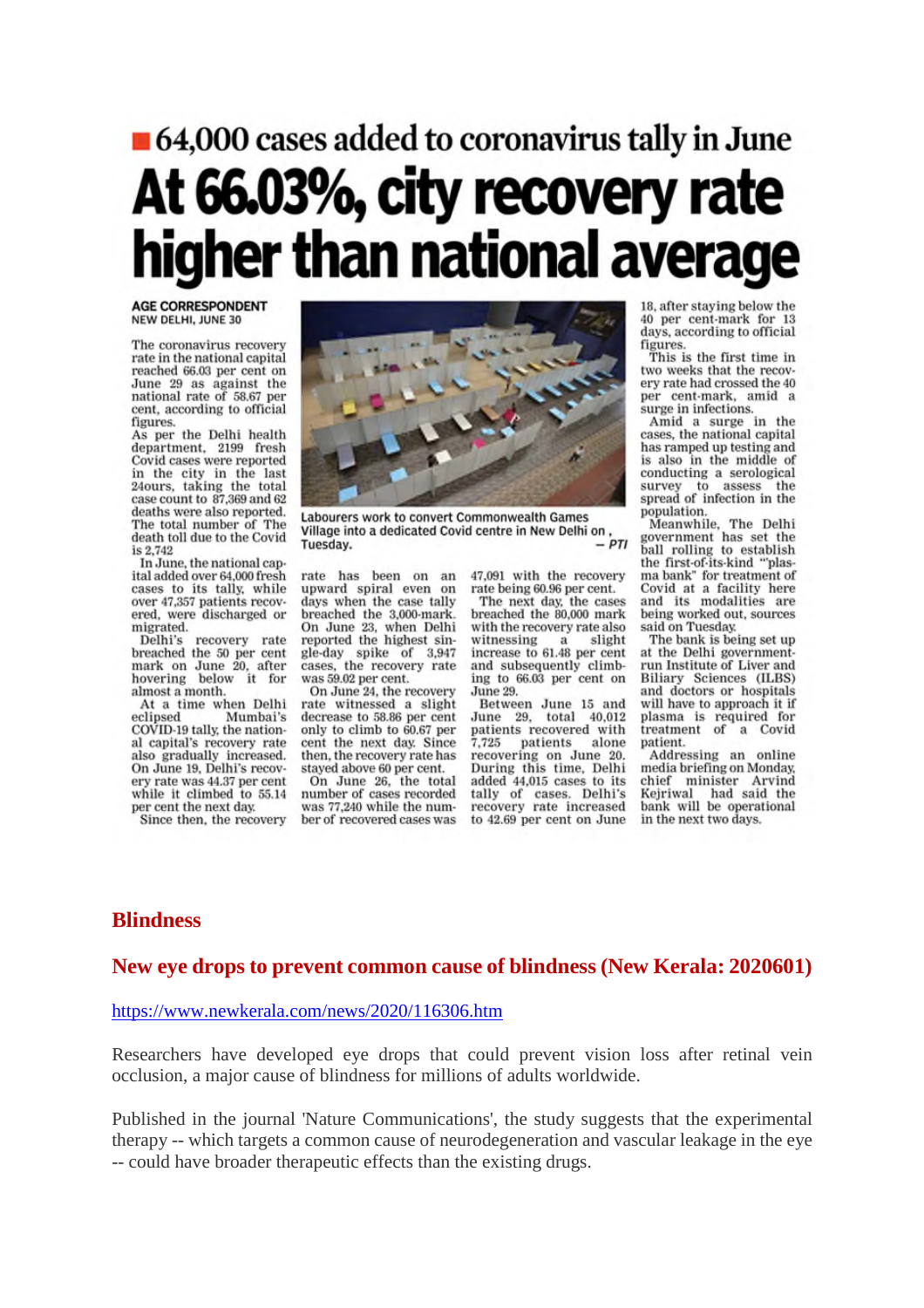Retinal vein occlusion occurs when a major vein that drains blood from the retina is blocked, usually due to a blood clot. As a result, blood and other fluids leak into the retina, damaging specialised light-sensing neurons called photoreceptors.

Standard treatment for the condition currently relies on drugs that reduce fluid leakage from blood vessels and abnormal blood vessel growth. But there are significant drawbacks. These therapies require repeated injections directly into the eye, and for the patients who brave this daunting prospect, the treatment ultimately fails to prevent vision loss in majority of the cases.

"The new treatment targets an enzyme called caspase-9. Under normal conditions, caspase-9 is believed to be primarily involved in programmed cell death, a tightly regulated mechanism for naturally eliminating damaged or excess cells," said study researcher Carol M. Troy from the Columbia University in the US.

However, in studies of mice, the Troy lab discovered that when blood vessels are injured by retinal vein occlusion, the caspase-9 becomes uncontrollably activated, triggering processes that can damage the retina.

The study found that a highly selective caspase-9 inhibitor, delivered in the form of eye drops, improved a variety of clinical measures of retinal function in a mouse model of the condition.

Most importantly, the treatment reduced swelling, improved blood flow, and decreased neuronal damage in the retina.

"We believe these eye drops may offer several advantages over existing therapies," said Troy.

"Patients could administer the drug themselves and wouldn't have to get a series of injections. Also, our eye drops target a different pathway of retinal injury and thus may help patients who do not respond to the current therapy," Troy added.

The researchers are preparing to test the eye drops in people with retinal vein occlusion during a phase I clinical trial.

#### **Alzheimer's disease**

# **Plasticity may make neurons vulnerable to Alzheimer's disease, study explains (New Kerala: 2020601)**

https://www.newkerala.com/news/2020/116239.htm

Neurons that regularly remodel are more prone to the dysfunctions linked to Alzheimer's disease, according to a new study.

"Identifying the molecular characteristics of neurons that are especially vulnerable to neurodegeneration is important both for the basic understanding of Alzheimer's and for the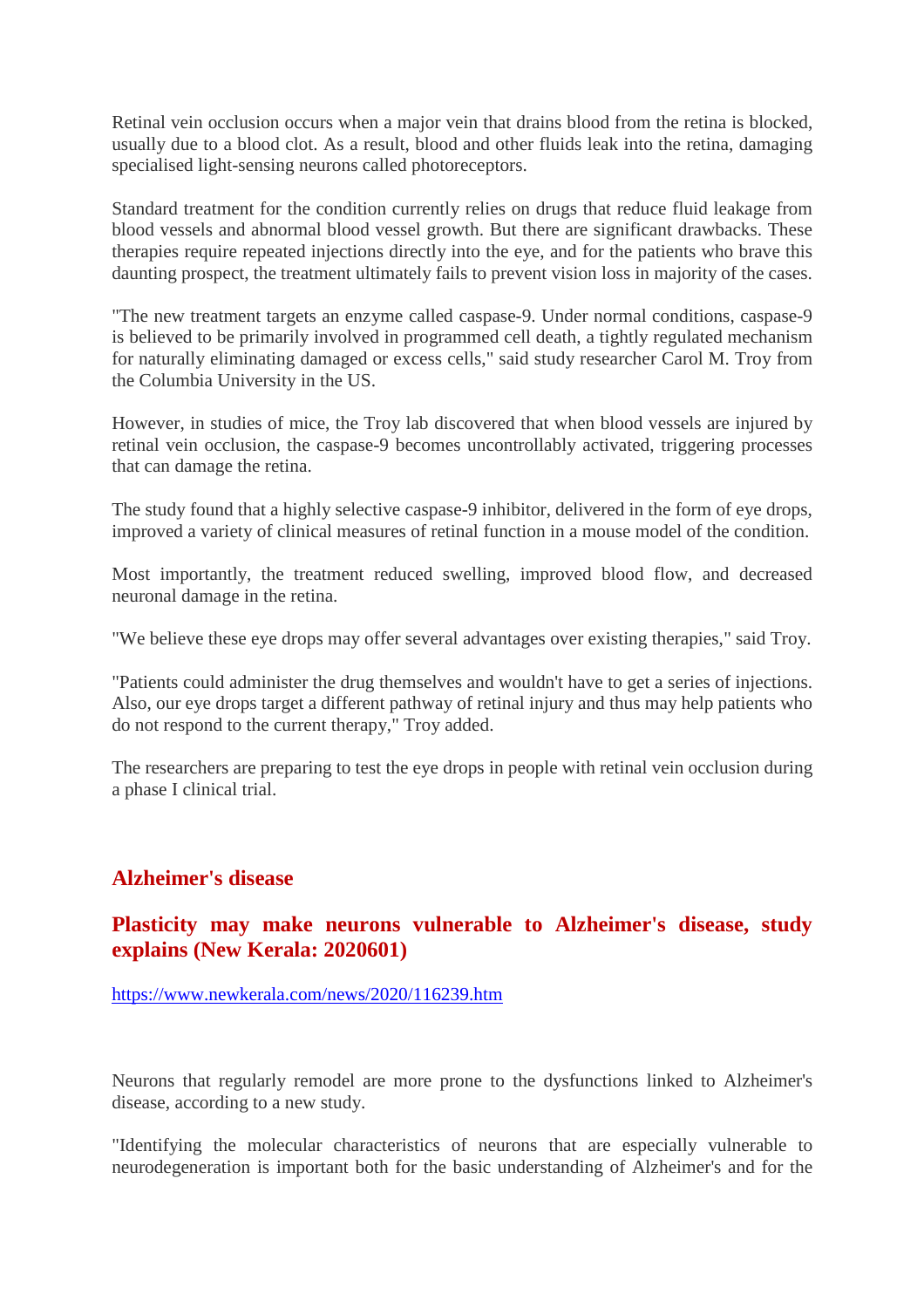future development of better diagnostic and treatment options," said study co-author Olga Troyanskaya, deputy director for genomics at the Flatiron Institute's Center for Computational Biology in New York City and a professor at Princeton University.

Using a machine learning framework that integrated neuron type-specific mouse experiments with human studies, the researchers compared two types of neurons susceptible to Alzheimer's with five resistant types. The most significant difference was that the vulnerable neurons were enriched with processes related to remodelling connections with adjacent neurons.

The findings suggest that ageing and the accumulation of a protein fragment called amyloidbeta can cause the remodelling process to go haywire, creating tangles of tau proteins that lead to Alzheimer's disease. The work is the first to link amyloid-beta and tau proteins -- two previously proposed prime suspects in Alzheimer's progression -- at the genetic and molecular levels.

"By understanding what makes these neurons extra vulnerable, we can understand what makes Alzheimer's start killing neurons. The question now is whether we can somehow make these neurons more resistant", said study co-lead author Vicky Yao, an assistant professor of computer science at Rice University in Houston who started the project while working in Troyanskaya's group at Princeton.

Yao led the work along with Jean-Pierre Roussarie, a senior research associate at the Fisher Center for Alzheimer's Disease Research at Rockefeller University in New York City. The researchers present their findings on June 29 in Neuron.

Alzheimer's is a progressive disorder that causes brain cells to waste away and die. The disease first targets neurons related to memory and navigation. Over time, the disease spreads to other neurons. In the United States, Alzheimer's is the sixth-leading cause of death and the fifthleading cause of death for Americans age 65 and older.

The cause of the disease remains unclear. Previous studies identified genes that elevate Alzheimer's risk, but scientists still don't know why the disease starts attacking neurons. One challenge to studying the disease is that the brain quickly starts deteriorating after death, distorting any potential postmortem findings.

For the new study, Roussarie and his colleagues generated genetic lines of mice tailor-made for studying neurons. Each line focuses on a single neuron type, with genetic changes to make gene transcription in those neurons easier to track (including the addition of a green fluorescent protein). The researchers developed mice lines targeting neurons resilient to Alzheimer's and others targeting neurons vulnerable to the disease.

In the new paper, the researchers show that the human and mouse neurons were nearly identical at the molecular level, making the rodents superb stand-ins for studying Alzheimer's.

The researchers combined experimental data from Roussarie's mice with Yao's computational models of human genetics, which show when and where genes related to Alzheimer's-related processes are expressed in the brain and how those genes interact with other genes. Together, the two data sources produced a profile of what characteristics make neurons vulnerable to Alzheimer's.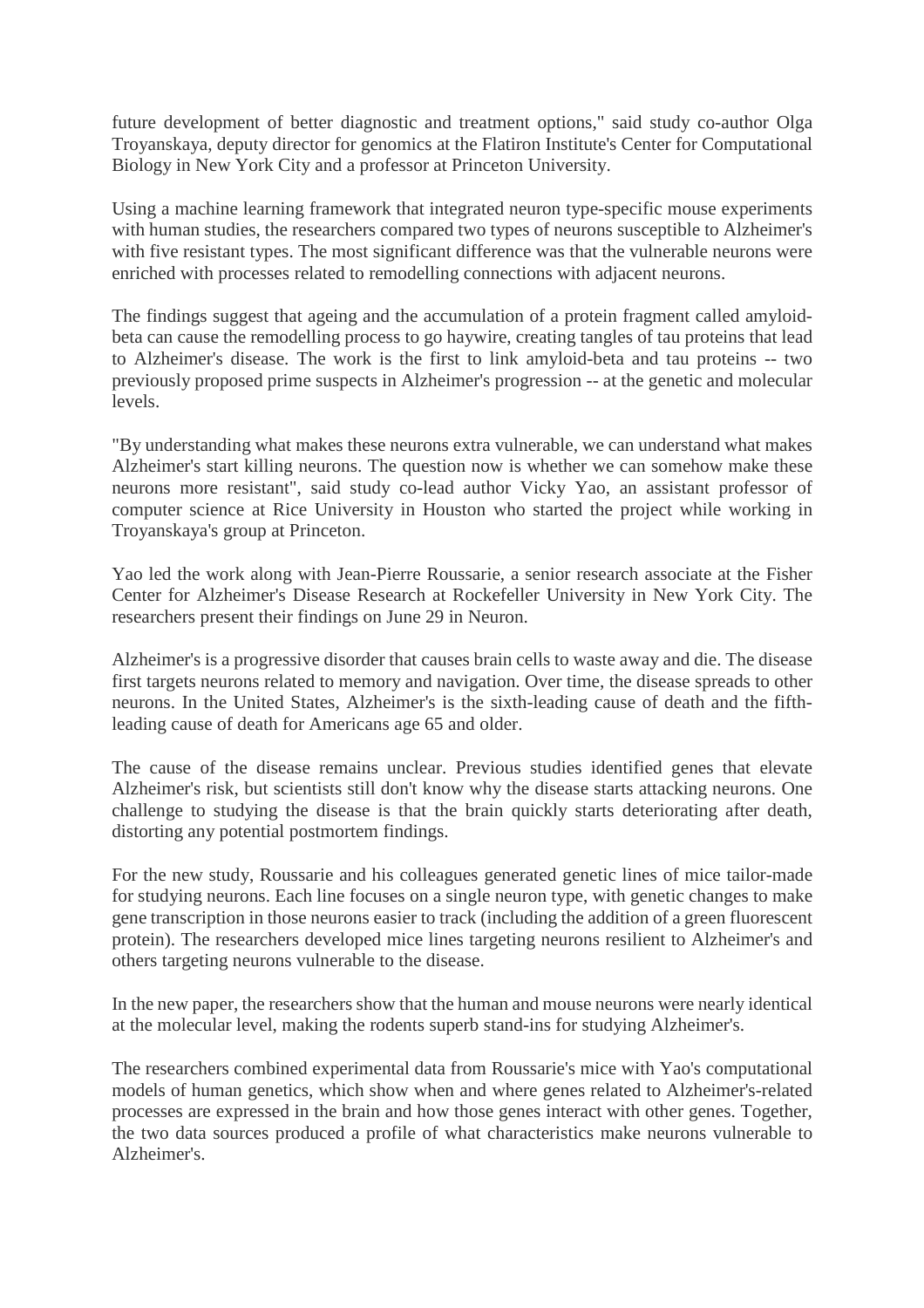The profile turned up two of the usual suspects in Alzheimer's amyloid-beta and tau. Amyloidbeta is a protein fragment that can aggregate, forming plaques that fill the gaps between nerve cells. Tau proteins -- the top candidate in the profile -- stabilize microtubules, molecular rods that give neurons their shape and form the backbone of connections between neighbouring neurons. When tau proteins are misfolded, they can create tangled threads that block a neuron's transport system, preventing neurons from functioning properly.

"When I first did the predictions, I actually went back and double-checked because I thought that this was too good to be true. These were things we had already known were related to Alzheimer's, and we were able to link them together. It was verification that we were on the right track," Yao said.

Scientists have long debated which process -- involving amyloid-beta or tau -- is responsible for the onset of Alzheimer's, but the new findings suggest that the two are connected. The work strongly linked PTB, a gene that regulates the formation of the several flavours of the tau protein, to Alzheimer's.

If PTB is dysregulated, the ratio of tau proteins is thrown off. This imbalance causes the tau proteins to start aggregating, forming the tangled threads. The researchers propose that age and amyloid-beta accumulation boost the risk of this dysregulation.

The researchers plan to continue their research by looking for other characteristics that make neurons vulnerable to the disease. Gathering more information about the onset of Alzheimer's will aid the development of potential treatments that prevent the disease from taking root in the first place, Yao said.

#### **Diabetes**

# **Diabetes is dynamite for person with Covid: Ex-WHO advisor (New Kerala: 2020601)**

https://www.newkerala.com/news/2020/116194.htm

Diabetes is dynamite for person with Covid: Ex-WHO advisor

Between 30-40 per cent of deaths from studies in intensive care units from different countries are people with diabetes, said Paul Zimmet, Professor of Diabetes, Monash University, Australia.

Zimmet, who is President International Diabetes Federation, added that the actual mechanism as to why Covid-19 may cause diabetes is as yet unknown, however, several possibilities exist. "COVID-19 is a very destructive and cunning virus and causes terrible damage to tissues including the lungs and pancreas," said Zimmet. Below are excerpts from an exclusive chat with IANS.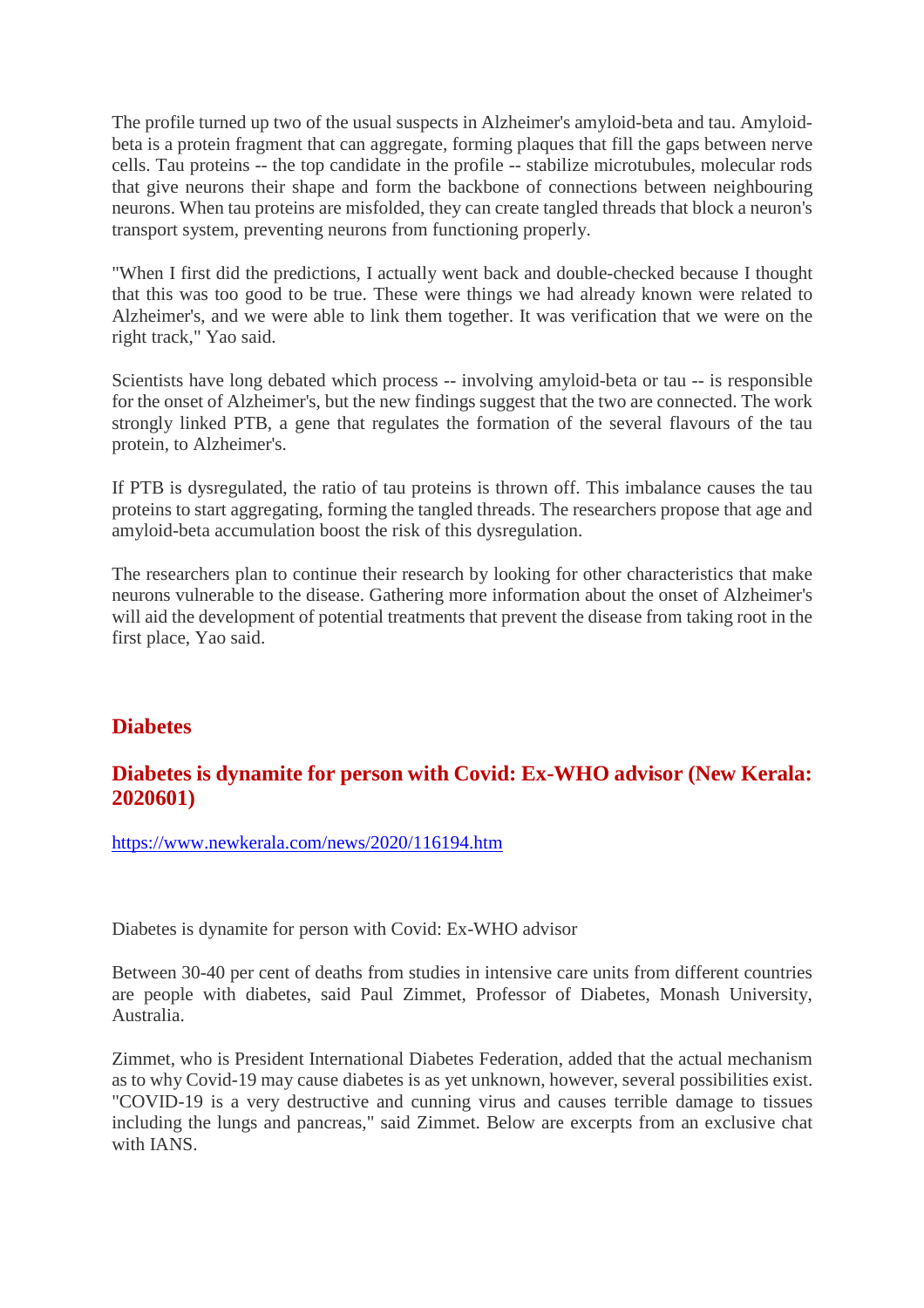Q Why do you say Diabetes is dynamite if a person has been infected with COVID-19?

A There have been many deaths in many countries, e.g. Italy, China, the UK and US among people with diabetes after infection with COVID-19 (SARS-Cov-2).

The mortality tends to be mainly in older Type 2 diabetics. Between 30-40 per cent of deaths from studies in intensive care units from different countries are people with diabetes. This outcome and other complications from the virus, particularly pneumonia, are more likely in people with diabetes which is poorly controlled with high blood sugars (poor metabolic control).

Diabetes is often associated with other chronic conditions, including obesity, hypertension and heart disease compounding the risk. These latter conditions all convey higher risk to Covid-19 infections.

Q ACE-2, which binds to SARS-Cov-2 and allows the virus to enter human cells is also located in organs and tissues involved in glucose metabolism. Is there solid evidence that virus after entering tissues may cause multiple and complex impairment of glucose metabolism?

A The actual mechanism as to why Covid-19 may cause diabetes is as yet unknown.

However, several possibilities exist. Firstly, COVID-19 is a very destructive and cunning virus and causes terrible damage to tissues, including the lungs and pancreas.

A new study just published showed that in miniature lab-grown pancreas, and other cells such as liver, made using human stem cells, COVID-19 caused destruction of the pancreas beta cells that produce insulin.

It is possible that the virus causes disruption of the cells by disrupting cellular metabolism. This is possibly the way it brings about new-onset diabetes. ACE-2 exists in high concentration in the lung as this also explains the terrible lung side effects of COVID-19 infections.

Q Can Covid-19 lead to a new mechanism of diabetes? Probably a new form of diabetes or a new form of disease?

A The Covid-19 virus has only been with us for about 5 months and there is a huge amount that we still must learn about its cunning and devastating ways. The purpose of the Global COVIDIAB Diabetes Registry, a joint initiative of Monash University in Australia, and King's College London is to gain a much better understanding of how common is the appearance of COVID-19 related diabetes, what form does it take be it type 1 or type 2 or a new form, and how common are the complications that we already know e.g. diabetic keto-acidosis, hyperosmolar coma and high insulin requirements are causing high rates of ill health and mortality worldwide. The knowledge gained will aid our understanding for developing strategies to prevent and treat this terrible virus that has caused destruction globally.

Q Diabetes is one of the most prevalent chronic diseases in India. According to a recent study, sugar levels of diabetic persons increased by 20 per cent during nationwide lockdown in India to contain Covid-19 outbreak. Even after lockdown was lifted, many people are confined within their home. Do you think lack of physical activity will create more problems for diabetics?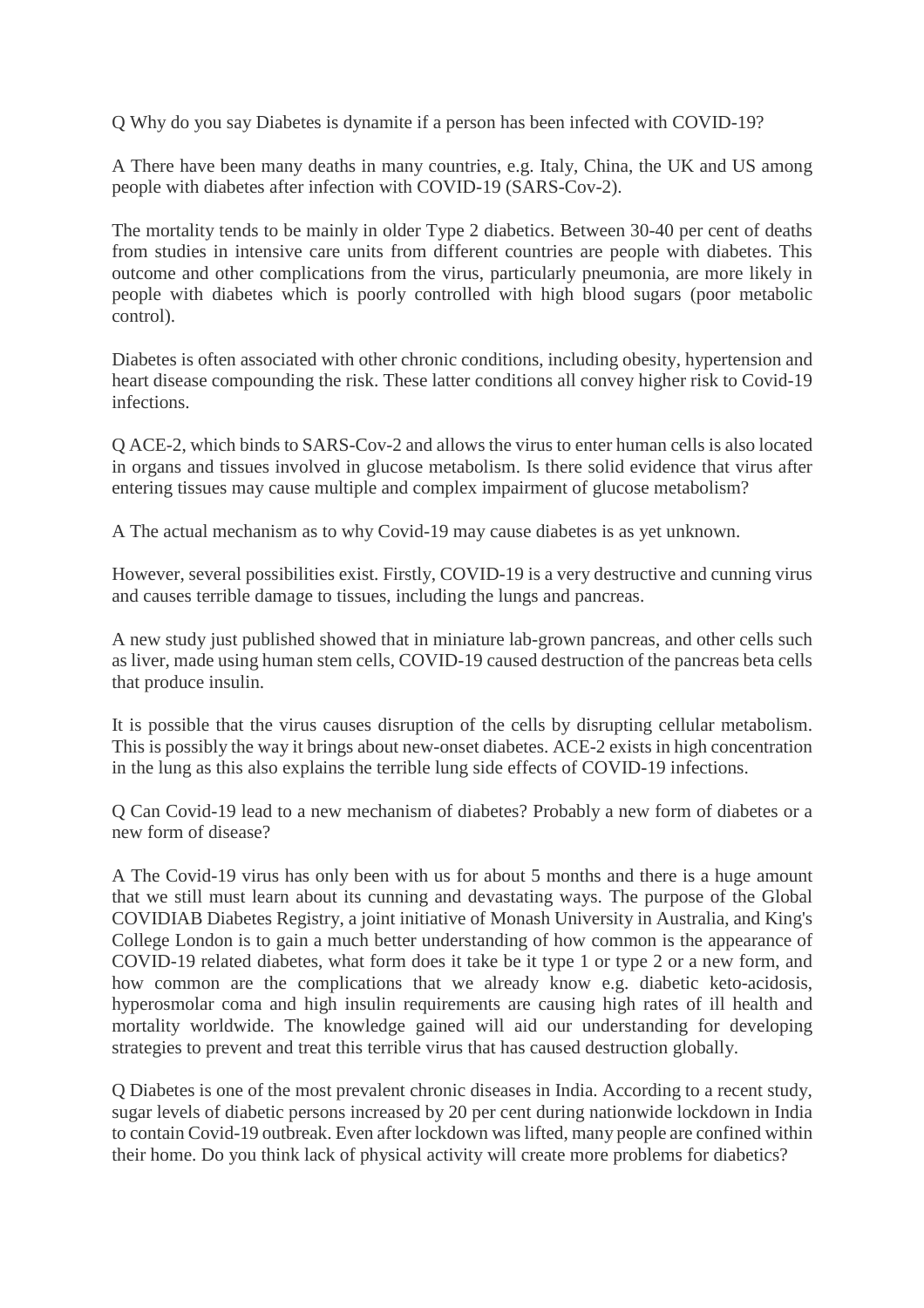A My own major research has been on studying populations with high rates of diabetes, including ethnic Indian communities including India, Mauritius, and Fiji so I am very well aware of this. It is now well established that along with diabetes, that associated poor metabolic control of their diabetes places these people at the highest risk for Covid infection and its devastating complications and the associated morbidity and mortality. And these communities have high prevalence of heart disease as well.

Lockdown not only has deleterious effects on metabolic control of the diabetes through reduced opportunities for exercise to be protective serious consequences of SARS-CoV-2 infection, lockdown usually results in disruption of the regular medical care and the regular monitoring of metabolic control. This may also be partly due to the stress and poor compliance, or inability to afford their medications such as insulin. It may also be compounded by inability to access the care during the pandemic. Nevertheless, we now know that poor metabolic control heightens their risk as described above.

Q You have said diabetes is itself a pandemic just like Covid-19, and the two pandemics could be clashing. How could governments address this problem?

A These are "The Times of COVID-19". Most nations of the world were totally unprepared for a pandemic of this magnitude. They underestimated its potential impact and the destructive nature of the viral infection. This should prompt all countries to upgrade their guidelines to take into account the lessons learnt on infection control including training of staff specialising in infectious diseases and improved public education and taking their communities into their confidence about the terrible nature of COVID-19. The risks of COVID-19 infection need a much higher priority in the general community, particularly for people with chronic conditions such as diabetes, obesity, and cardiac conditions.

Governments are faced with chronic diseases (NCDs) like diabetes and communicable diseases (CDs) like viral and enteric diseases and TB. In general WHO gives the highest priority to communicable diseases and much less attention and funding to chronic diseases like diabetes (I was an adviser to WHO for many years (about 30) on diabetes and obesity and it was very frustrating to deal with this situation).

This attitude to diabetes, for example, has a flow down effect so that diabetes funding in countries by governments, rich and poor, suffered and was insufficient.

So now we have a COVID-19 pandemic and who are those at highest risk, yes people with diabetes and other NCDs, it is very important that now the two, Diabetes and COVID-19 are clashing face-to-face. This is a major issue that WHO and national governments have to face with equal priority'

Q Stressed people suffering from diabetes run a greater risk of poor blood glucose levels, what do you suggest to these people?

A As mentioned in the answer above, stress is an important factor in upsetting the blood sugar (metabolic) control of diabetes. Additive to this is poor compliance with medications and diet. These and potential associated comorbidities due to other chronic conditions are part of the dynamic dynamite mixture.

(Sumit Saxena can be contacted at sumit.s@ians.in)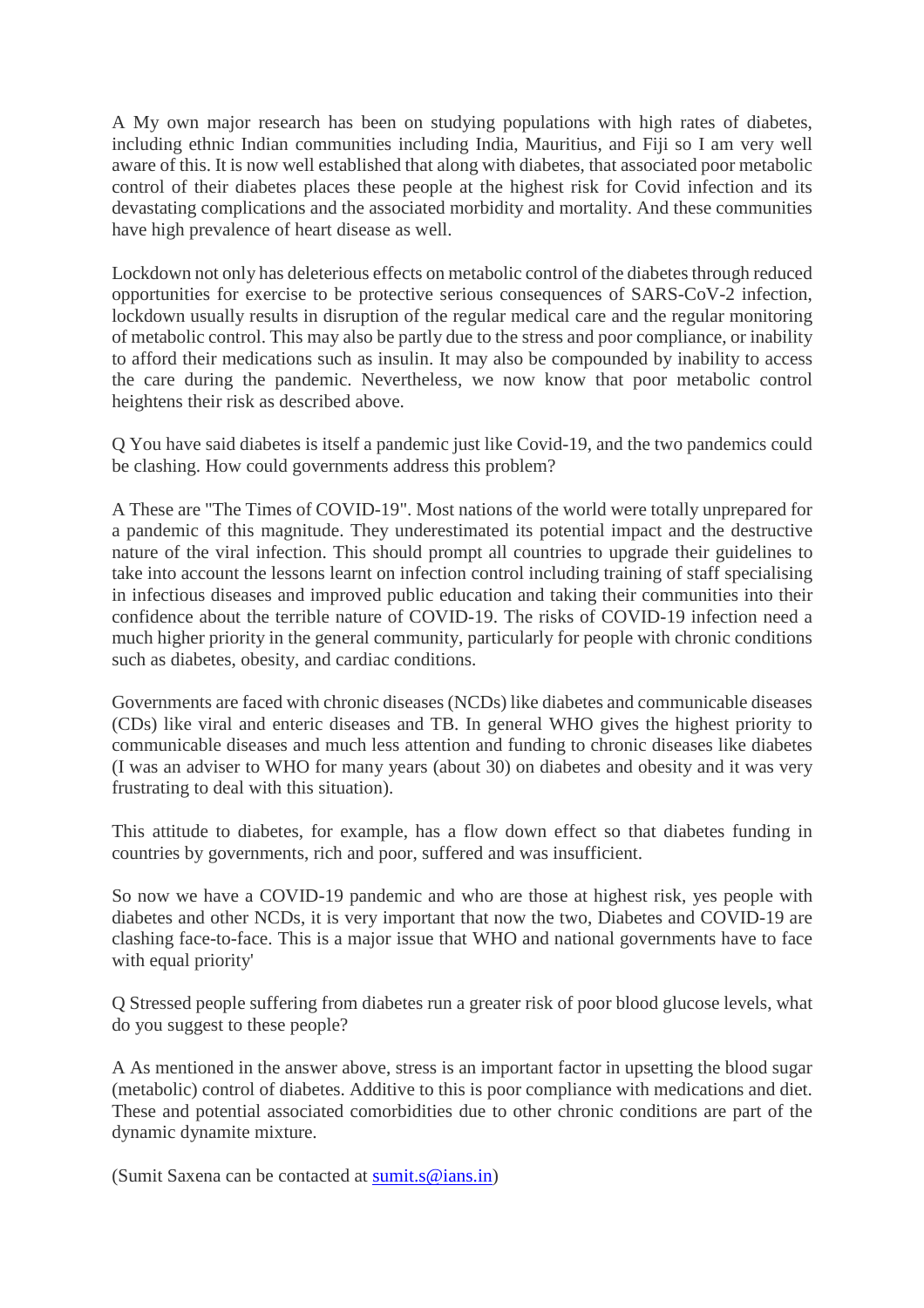#### **WHO**

# **Living with COVID-19 to be new normal as global cases top 10 mln: WHO(New Kerala: 2020601)**

https://www.newkerala.com/news/2020/115994.htm

Living with COVID-19 to be new normal as global cases top 10 mln: WHO

Geneva, June 30 : The chief of the World Health Organization (WHO) said that all countries living with COVID-19 will be the new normal in the coming months, as the pandemic had already infected more than 10 million people worldwide, including more than 500,000 deaths.

"The critical question that all countries will face in the coming months is how to live with this virus. That is the new normal," said WHO Director-General Tedros Adhanom Ghebreyesus at a daily press briefing on Monday, Xinhua news agency reported.

He added that although many countries have made some progress against the COVID-19, the pandemic is speeding up globally.

According to the latest WHO numbers, as of 2 a.m. IST on Monday, the total infected population worldwide had reached 10,199,798, including 502,947 deaths.

"Six months ago, none of us could have imagined how our world -- and our lives -- would be thrown into turmoil by this new virus," the WHO chief said.

"The pandemic has brought out the best and the worst of humanity," he continued. "All over the world, we have seen heartwarming acts of resilience, inventiveness, solidarity, and kindness. But we have also seen concerning signs of stigma, misinformation and the politicization of the pandemic."

He urged all countries to prioritize five sets of measures to save lives, including empowering communities and individuals to protect themselves and others, suppressing virus transmission, saving lives with oxygen and dexamethasone for instance, accelerating research on COVID-19, and strengthening political leadership and solidarity.

Tedros also announced an updated and detailed timeline of the WHO's response to the pandemic for the public to understand how the UN health body has been responding to the outbreak.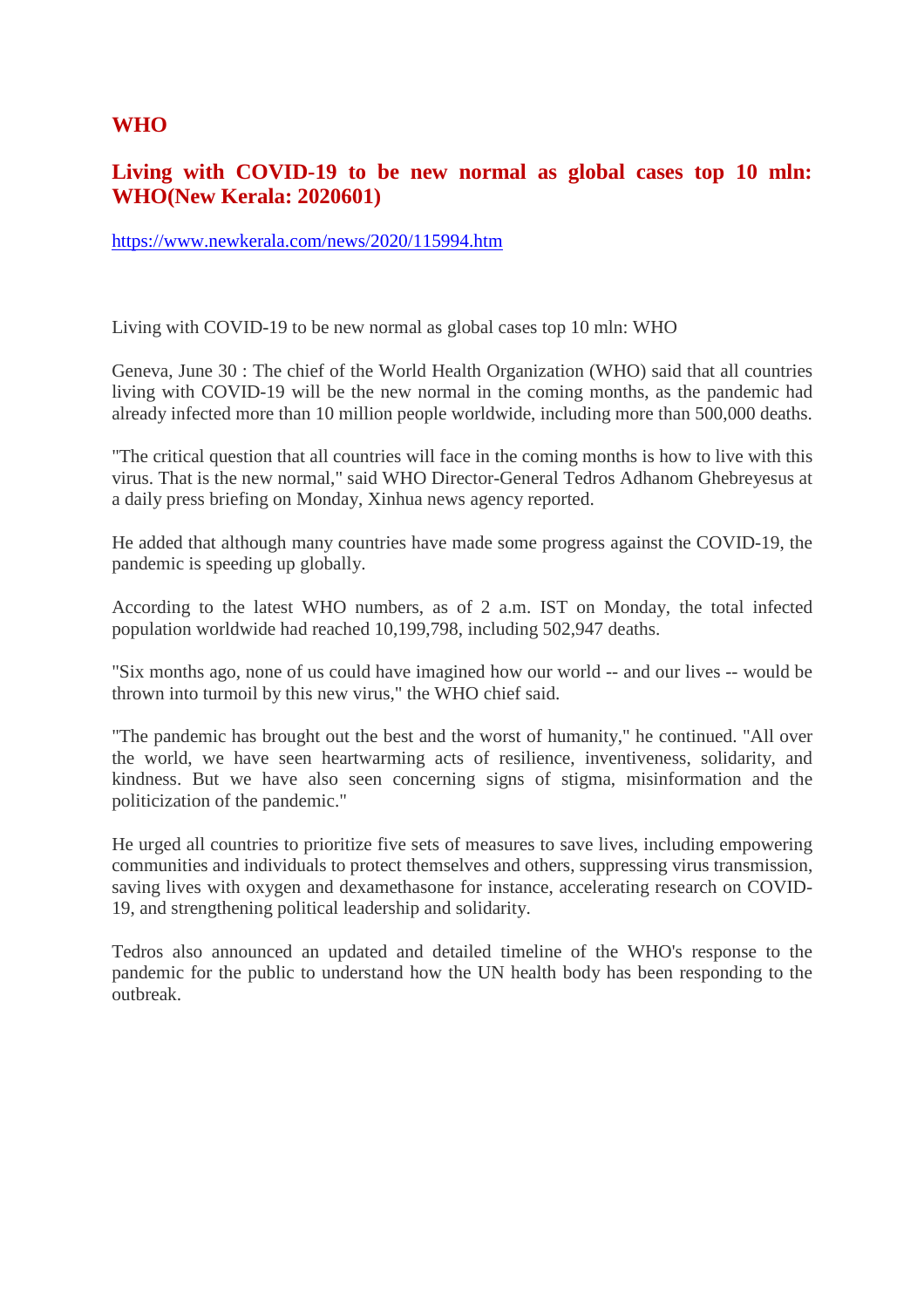# **Blood Donation (Hindustan: 2020601)**

https://epaper.livehindustan.com/imageview\_170735\_86128224\_4\_1\_01-07- 2020\_3\_i\_1\_sf.html

# दान करने के बाद खुद पर होता है गर्व 65 वर्षीय व्यक्ति को बचाया



भलाराम पुरोहित। लोगों को लगता है कि रक्तदान करने से कमजोर हो जाएंगे

भलाराम बताते है कि जब उन्होंने प्लाज्मा दान किया था तो मम्मी– पापा ने कई सवाल किए थे। लेकिन उन्हें बताया कि प्लाज्मा दान करना अच्छा काम है । इससे शरीर में कोई कमजोरी महसूस नहीं होती है बल्कि उसके बाद खुद को ज्यादा स्वास्थ्य और फुर्तीला महसूस कर रहा हूं। उनका कहना है कि जब 25 वर्षीय युवा प्लाज्मा दान कर सकता है तो दूसरे लोगों को भी प्लाज्मा दान करने के लिए आगे आना चाहिए।

मझे गर्व होता है कि प्लाज्मा दान करके 65 वर्षीय बुजुर्ग की जान बचाई है। एम्स अस्पताल का ऐसा पहला युवा कर्मी हं जिसने सबसे पहले प्लाज्मा दान किया था। यह कहना 25 वर्षीय भलाराम पुरोहित नर्सिंग अधिकारी का जो एम्स अस्पताल की न्यू इमरजेंसी में नर्सिंग अधिकारी के पद पर कार्यरत हैं। दिल्ली के आदर्श नगर में रहने वाले

भलाराम पुरोहित बताते हैं कि अप्रैल में उनको कोरोना हुआ था। ठीक होने के बाद उन्होंने 16 जून को गुरुग्राम स्थित एक निजी अस्पताल में प्लाज्मा दान किया। जिनको प्लाज्मा दिया गया था. उनकी उम्र 65 थी। मुझे बेहद खुशी और गर्व है कि किसी बुजुर्ग की जान प्लाज्मा दान करने से बच सकी। उन्होंने बताया कि कोरोना मरीज को लोग अभी भी स्वीकार नहीं कर रहे हैं। मुझे कोरोना है इस बात की जानकारी सिर्फ बड़े भाई को थी। राजस्थान में परा परिवार रहता है। कोरोना जानते ही लोग घबराने लगते हैं जबकि इसमें ऐसी कोई बात नहीं है।

नई दिल्ली | **ललित कौशिक** 

कोरोना को मात देने के बाद दूसरों की जान बचाने के लिए प्लाज्मा दान करने वाले खुद पर गर्व महसूस कर रहे हैं। इसी के साथ वे दूसरे लोगों को प्लाज्मा दान करने के लिए प्रेरित करने में जुटे हुए हैं। एम्स अस्पताल के 25 वर्षीय युवा नर्सिंग अधिकारी ने जहां 65 वर्षीय बुजुर्ग को प्लाज्मा दान कर उनकी जान बचाई। तो वहीं, डॉ. बाबा साहेब अंबेडकर अस्पताल में कार्यरत स्वास्थ्यकर्मी ने तीन लोगों को प्लाज्मा दान के लिए प्रेरित किया। ऐसे ही प्लाज्मा दानकर्ताओं से बातचीत पर आधारित रिपोर्ट...

# खुद दान कर जितेंद्र दूसरों को भी कर रहे प्रेरित

रोहिणी स्थित डॉ. बाबा साहेब अंबेडकर अस्पताल में कार्यरत 32 वर्षीय नर्सिंग अधिकारी जितेंद्र वर्मा ने कोरोना को मात देने के बाद प्लाज्मा दान कर मरीज की जान बचाई। वह दुसरे लोगों को भी प्लाज्मा दान करने के लिए प्रोत्साहित कर रहे हैं। उनसे प्रेरित होकर तीन लोग कोरोना संक्रमित मरीजों को प्लाज्मा दान कर उनकी जान बचा चुके हैं।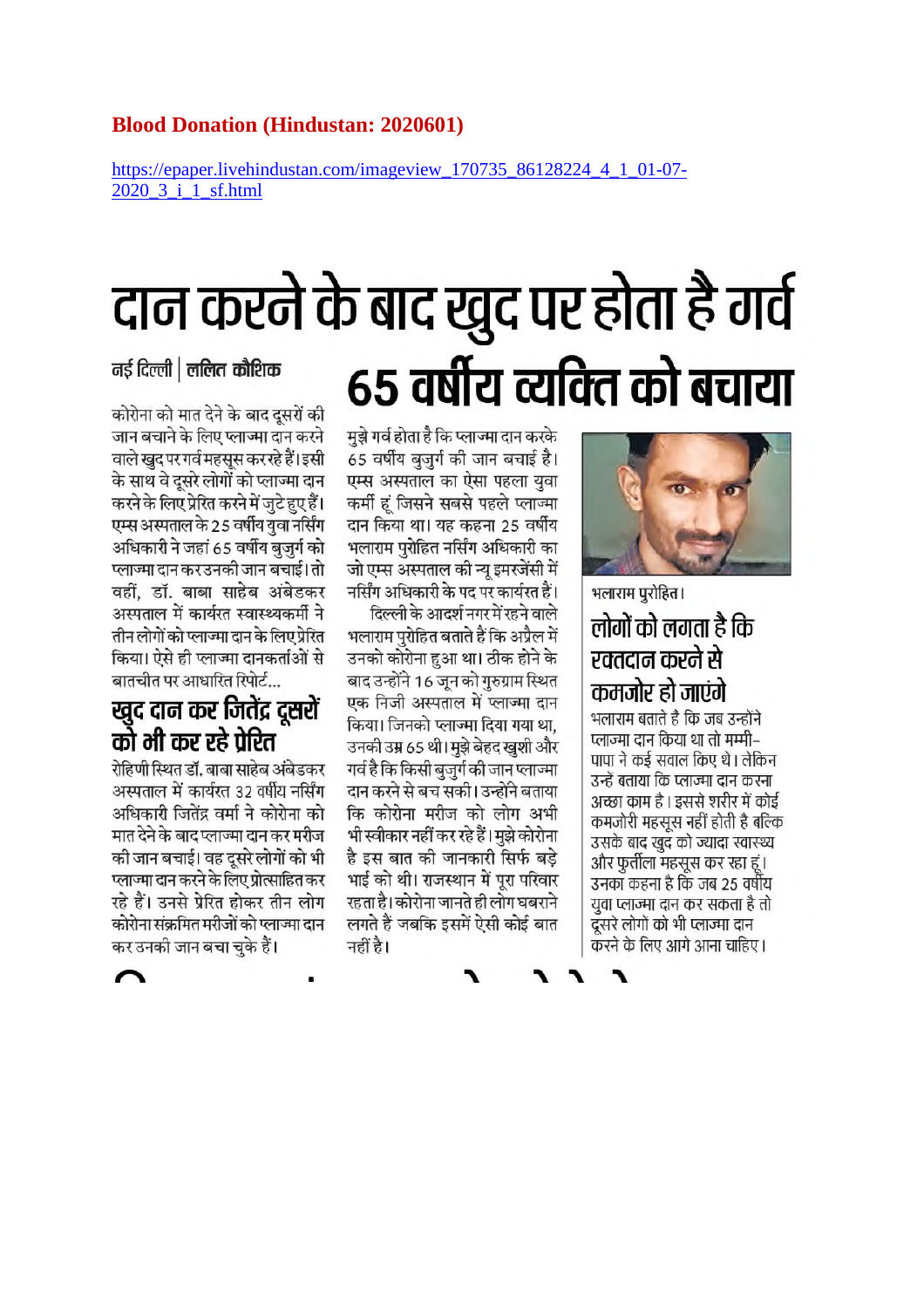# **Plasma Therapy (Hindustan: 2020601)**

https://epaper.livehindustan.com/imageview\_170735\_86127604\_4\_1\_01-07-2020\_3\_i\_1\_sf.html